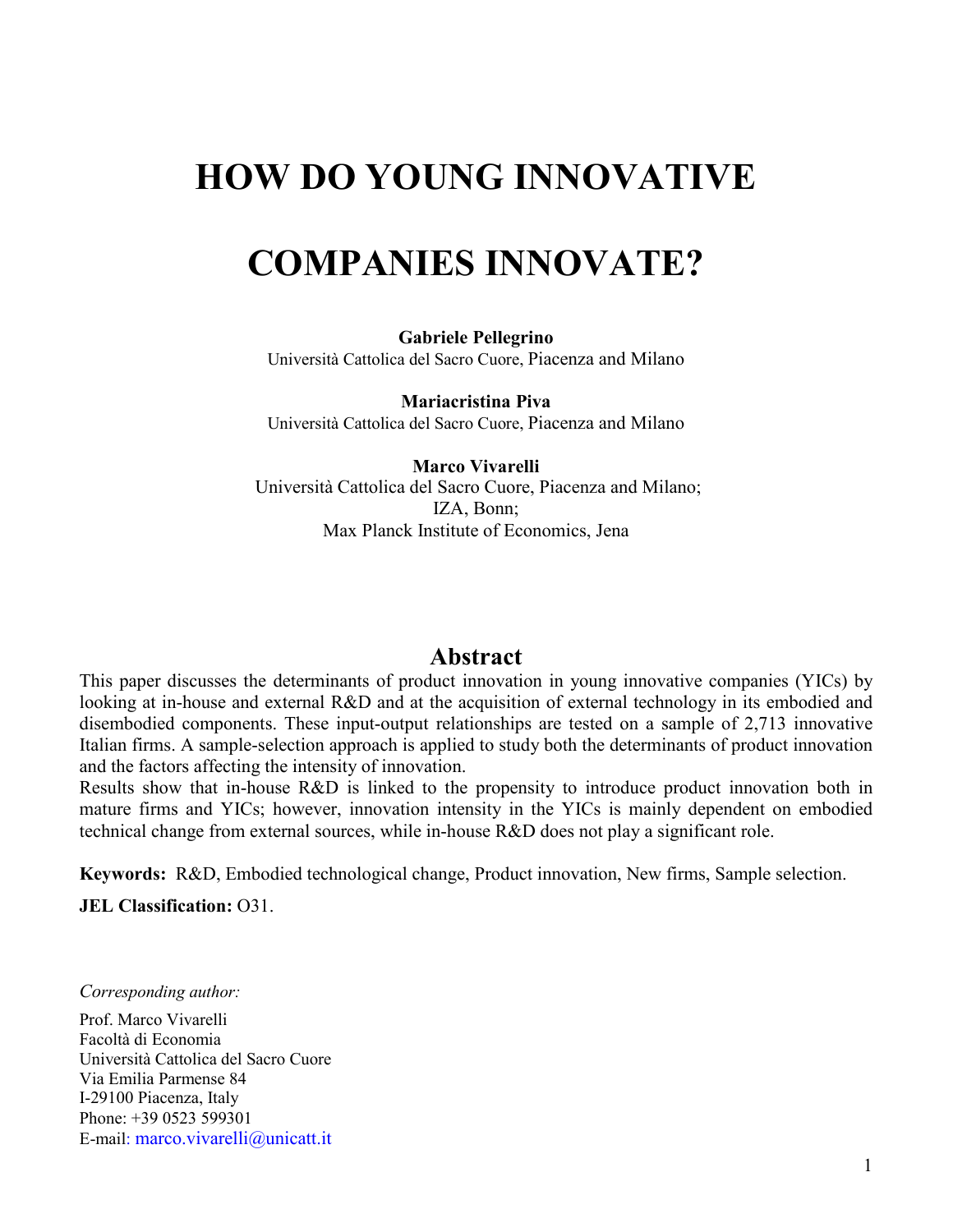#### **1 Introduction**

 $\overline{a}$ 

Increasing interest is being shown by both the scientific community and policy makers in the role of young innovative companies (YICs) in the new technology implementation process, which contributes to the renewal of the industrial structure and ultimately to aggregate economic growth<sup>1</sup>. For instance, one of the possible explanations of the transatlantic productivity gap could be found in the revealed capacity of the US economy to generate an increasing flow of young innovative firms which manage to survive and introduce new products, taking their place at the core of emerging sectors. On the contrary, young European firms reveal lower innovative capacity and most of them are doomed to early failure, the process resulting in churning rather than innovative industrial dynamics (see Bartelsman *et al*., 2004; Santarelli and Vivarelli, 2007).

There are several different sources of innovation at the firm level; together with in-house and external R&D activities, technological acquisition (TA) in its embodied (machinery and equipment) and disembodied components also has to be taken into account. This input-output framework can be seen as an extension of the "Knowledge Production Function" (KPF, initially put forward by Griliches, 1979), a feasible tool for describing the transformation process running from innovative inputs to innovative outputs.

While most previous microeconometric research has focused on the R&D-Innovation-Productivity chain (see next section), few studies have explicitly discussed the role of TA and the possible differences in the KPF across firms of different ages. By using microdata from the European Community Innovation Survey 3 (CIS 3) for the Italian manufacturing sector, the main novelty of this paper lies in the authors' investigation of whether R&D and TA lead to significant differences in determining innovative output in

<sup>1</sup> For instance, several EU Member States have introduced new measures to support the creation and growth of YICs, especially by improving their access to funding (see BEPA, 2008; Schneider and Veugelers, 2008).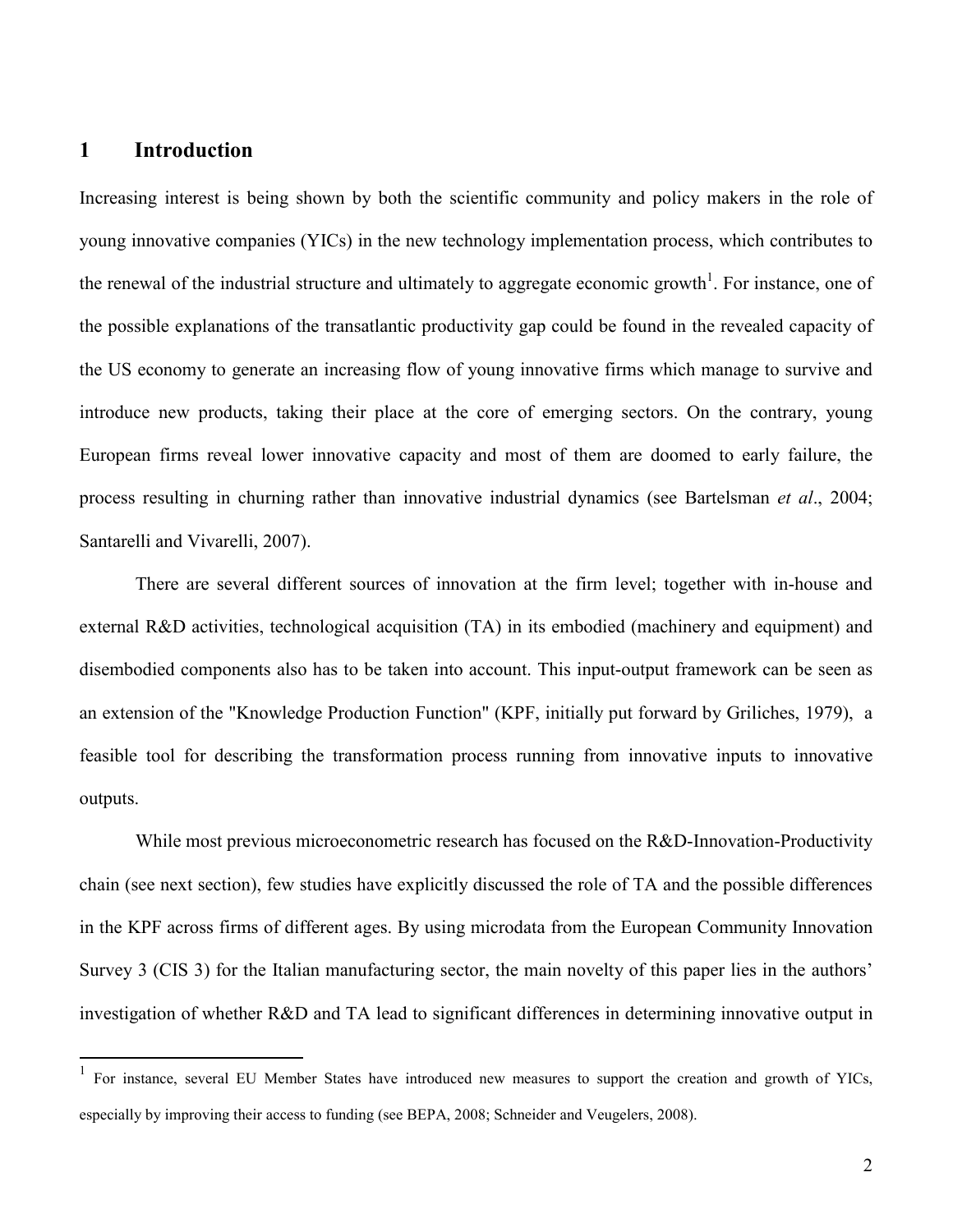firms of different ages. In particular, it will be tested whether the KPF of YICs exhibits some peculiarities in comparison with what emerges in the case of mature incumbent firms.

The remainder of the paper is organised as follows: a discussion of the theoretical framework on which this work is based (Section 2) is followed by a description of the data and indicators used in the empirical analysis and by discussion of the adopted econometric methodology (Section 3). Subsequently, the empirical outcomes derived from the descriptive analysis and the econometric estimates (Section 4) are discussed. Section 5 concludes the paper by briefly summarising the main findings obtained.

#### **2 The literature**

Previous economic literature has taken R&D and patents as a starting point for the analysis of innovative activities across economies, industries and firms. In particular, the relationship between innovative inputs and outputs explicitly appears as one of the components of those analyses whose main target is to measure the returns on innovation. In this stream of literature, the first contribution to discuss the innovative input-output relationship was by Griliches (1979 and 1990), through a three-equation model in which one of the equations is what he called the Knowledge Production Function (KPF), a function intended to represent the transformation process leading from innovative inputs (R&D) to innovative outputs (patents)<sup>2</sup>. Similarly, the KFP is also included in the models provided by Crèpon *et al.* (1998) and Lööf and Heshmati (2001).

The theoretical framework so far described has provided the background for understanding the link between innovative inputs and outputs and for the empirical assessment of this relationship. However, for the particular purpose of this paper, most of the previous empirical studies suffer from two

<sup>&</sup>lt;sup>2</sup> The other two equations in Griliches' simultaneous model represent the production function (augmented by the innovation term) and the determinants of R&D investment. See also Hall (1996), Hall (2000), Mairesse and Mohnen (2002), Harhoff *et al*. (2003) and Hall *et al.* (2005).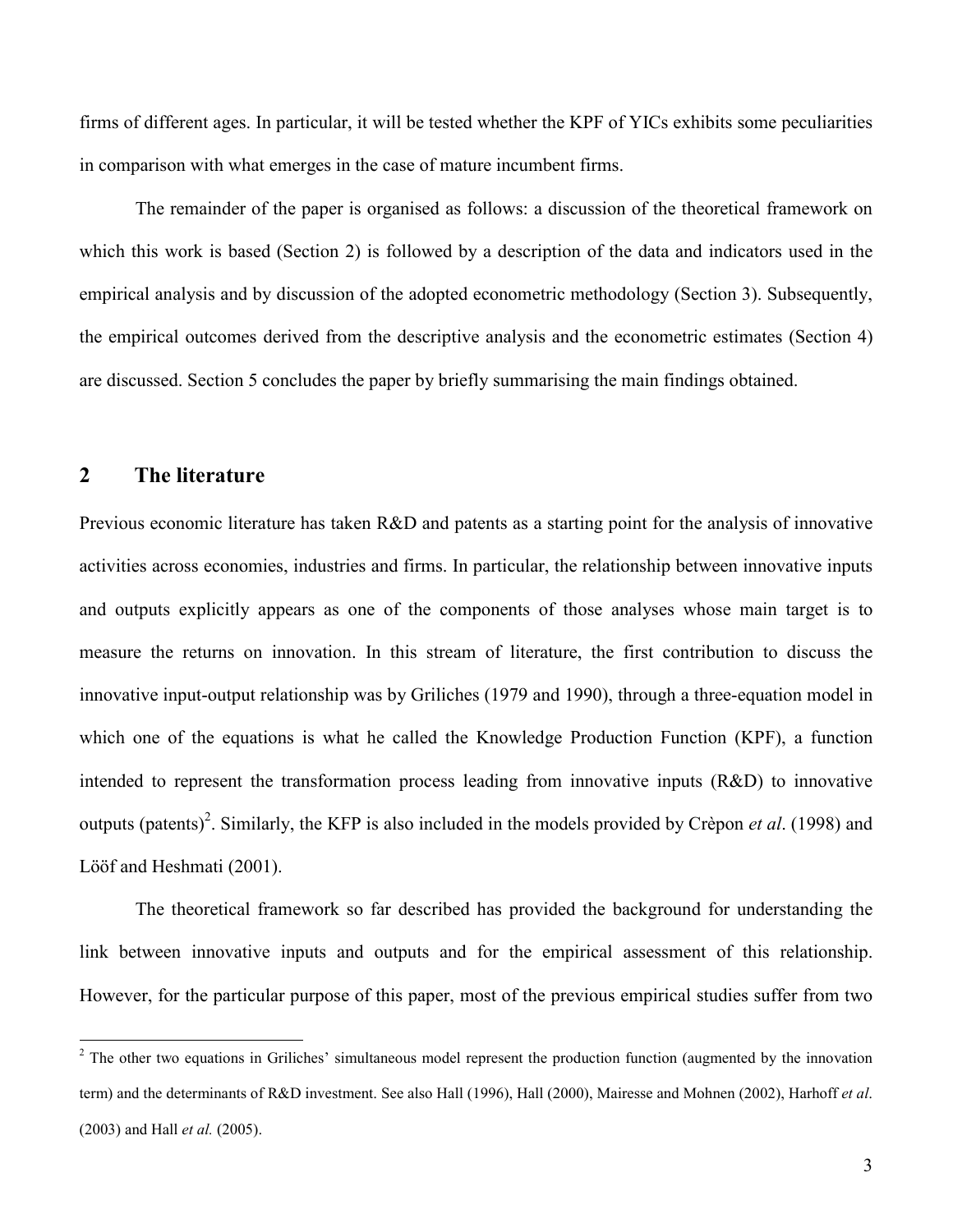main limitations. Firstly, the relationship between innovation inputs and innovation outputs is not their main focus but rather a secondary equation, ancillary to the authors' main purpose of investigating firms' performance in terms of productivity and/or profitability. Secondly, and more importantly, the KPF is simplified as a link between R&D and patents. Historically driven by relative availability with respect to other measures of innovation, the relationship between a firm's R&D investment and patenting activity leaves room today for a more comprehensive approach to the determinants of its innovativeness. In particular, nowadays innovation surveys provide more precise and comprehensive measures of both innovative inputs and outputs $3$ .

Consistently, different innovation outputs can be seen as the outcomes of several innovation inputs and not only as the consequence of formal R&D investments<sup>4</sup>. For instance, it is important to consider the role of technological acquisition (TA), both through 'embodied technical change'<sup>5</sup> acquired by means of investment in new machinery and equipment, and through the purchasing of external technology incorporated in licences, consultancies, and know-how (Freeman, 1982; Freeman *et al.*, 1982; Freeman and Soete, 1987).

 $\overline{a}$ 

<sup>&</sup>lt;sup>3</sup> Patents turn out to be a very rough proxy of innovation for several reasons: 1) not all innovations are patented (firms generally prefer other ways of protecting their innovation, see Levin *et al.*, 1987); 2) patents are very rare among small innovative firms and YICs; 3) patents differ greatly in their importance; 4) firms in different sectors show very different propensities to patent (see Archibugi and Pianta, 1992; Patel and Pavitt, 1995).

<sup>&</sup>lt;sup>4</sup> This broader perspective is also endorsed in methodological advice as to the collection of data regarding innovation; in particular, this is well represented by the shift from the R&D-focused Frascati Manual ("Guidelines for the collection of R&D data", first published in 1963) to the Oslo Manual in the 1990s (OECD, 1997).

<sup>&</sup>lt;sup>5</sup> The embodied nature of technological progress and the effects related to its spread in the economy were originally discussed by Salter (1960) and Solow (1960); in particular, vintage capital models describe an endogenous process of innovation in which the replacement of old equipment is the main way through which firms update their own technologies (see also Jorgenson, 1966; Hulten, 1992; Greenwood *et al.* 1997; Hercowitz, 1998).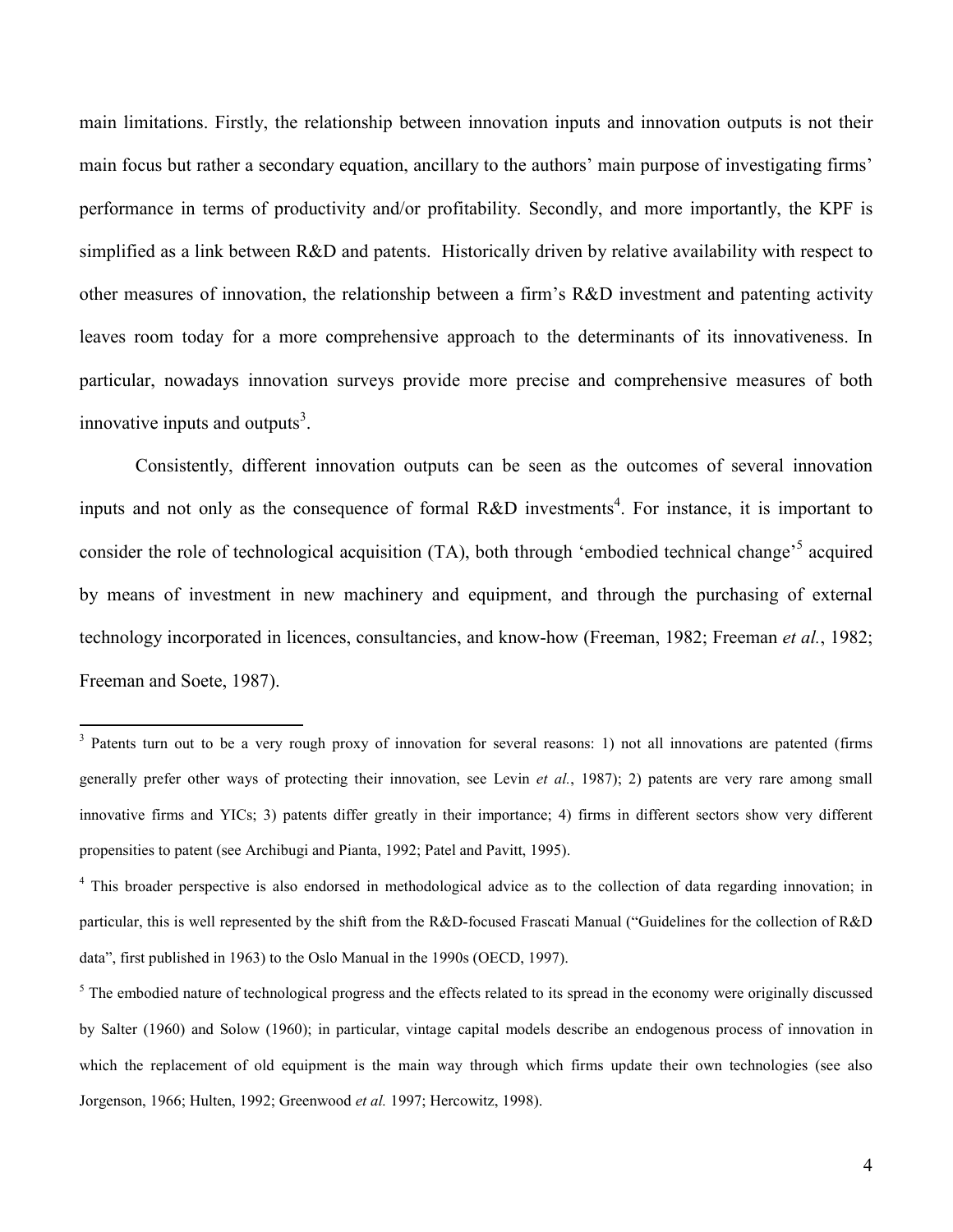This paper represents an attempt to open up this broader perspective. Once it has been recognized that innovative inputs are not confined to formal R&D and that innovative outputs can be measured by other (more satisfactory) indicators than patents<sup>6</sup>, we pave the way for a deeper analysis of firms' peculiarities in the KPF. In this framework, firms adapt their innovative strategy to their own particular economic environment by choosing the most effective combination of innovative inputs and outputs. In doing so, they distribute economic resources between formal in-house and external R&D, technological change embodied in machinery and equipment and the purchasing of external know-how and licenses.

In particular, we wonder whether YICs differ from mature incumbents in their input-output innovative relationships. Are YICs more R&D-based and conducive to a science-based reorientation of the current industrial structure?<sup>7</sup> Or - on the contrary - are YICs weaker than innovative incumbents and so less R&D-based and basically dependent on external knowledge provided by larger mature firms and research institutions?

The hypothesis of small and newly established firms being more science-based and technologically advanced is consistent with the entrepreneurial process of 'creative destruction' (Schumpeter, 1934; the so-called Schumpeter Mark I), while the process of 'creative accumulation' calls for large and established firms to take a leading role in the innovative process (Schumpeter, 1942;

<sup>&</sup>lt;sup>6</sup> See Nelson and Winter (1982) and Dosi (1988) for an extended and more articulated view of the innovative process across firms.

 $<sup>7</sup>$  This seems to be the view implicitly accepted in the literature on the so-called "New Technology Based Firms" (NTBFs, see</sup> Storey and Tether, 1998; Colombo and Grilli, 2005), where only YICs in the high-tech sectors are analyzed; in contrast, in this paper YICs across all sectors are studied. While in this study we compare YICs with mature innovative incumbents, a related stream of literature investigates the role of innovation in facilitating the entry and post-entry performance of newborn firms (see Audretsch and Vivarelli, 1996; Arrighetti and Vivarelli, 1999; Cefis and Marsili, 2006). Finally, in this paper only innovative firms are studied, while another related field of studies investigates the different propensity to innovate according to a firm's age (see Hansen, 1992; Huergo and Jaumandreu, 2004).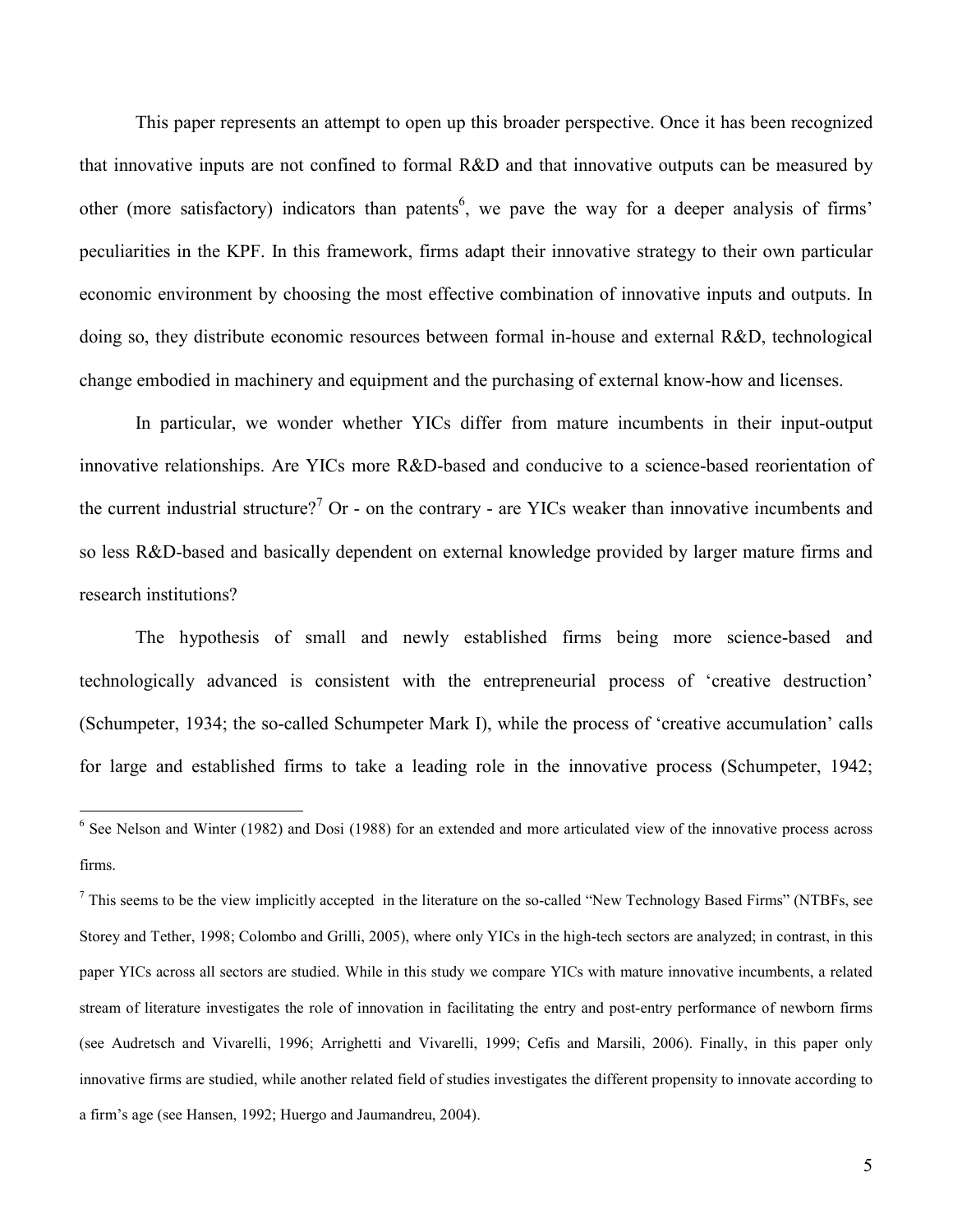Schumpeter Mark II). Adopting evolutionary terminology, the former context can be seen as an 'entrepreneurial regime', where new firms and the industrial dynamics are the basic factors of change, while the latter can be considered a 'routinized regime', where larger and older incumbents are the engines of change and lead the innovative process (see Winter, 1984; Malerba and Orsenigo, 1996; Breschi *et al.*, 2000).

Indeed, when focusing on all the industrial sectors and not only the emerging or the high-tech ones, several arguments sustain the view that larger mature firms might turn out to be more R&D based than their younger counterparts. Firstly, mature larger incumbents are not affected by liquidity constraints since they have both easier access to external finance and more internal funds to support R&D activities which are both costly and uncertain. Secondly, larger incumbent firms possess a higher degree of market power and so enjoy a higher degree of "appropriability" (Gilbert and Newbery, 1982). Empirically, Cohen and Klepper (1996) provide stylised facts supporting the view that the likelihood of a firm carrying out R&D increases with size, while Mairesse and Mohnen (2002) highlight the scale economies and the differences in the organisation of work that make larger established incumbents more inclined to carry out R&D activities. Thirdly, learning economies (see Arrow, 1962; Malerba, 1992) are often crucial in innovative dynamics and older (experienced) firms are obviously at an advantage from this perspective.

However, not all innovative firms are large established corporations. Indeed, economic literature supports the hypothesis that small and young firms face a different technological and economic environment from large mature firms with respect to innovative activities (see Acs and Audretsch, 1988 and 1990; Acs *et al.*, 1994). In particular, as discussed above, R&D does not represent the sole input through which firms can produce some innovative outcomes. While the financial and competitive reasons discussed above can hamper an R&D-based innovative strategy for YICs, it seems much easier for them to rely on the market and choose "to buy" instead of "to make" technology (Acs and Audretsch, 1990). One of the hypotheses to be tested in this paper is therefore whether an innovation outcome in YICs relies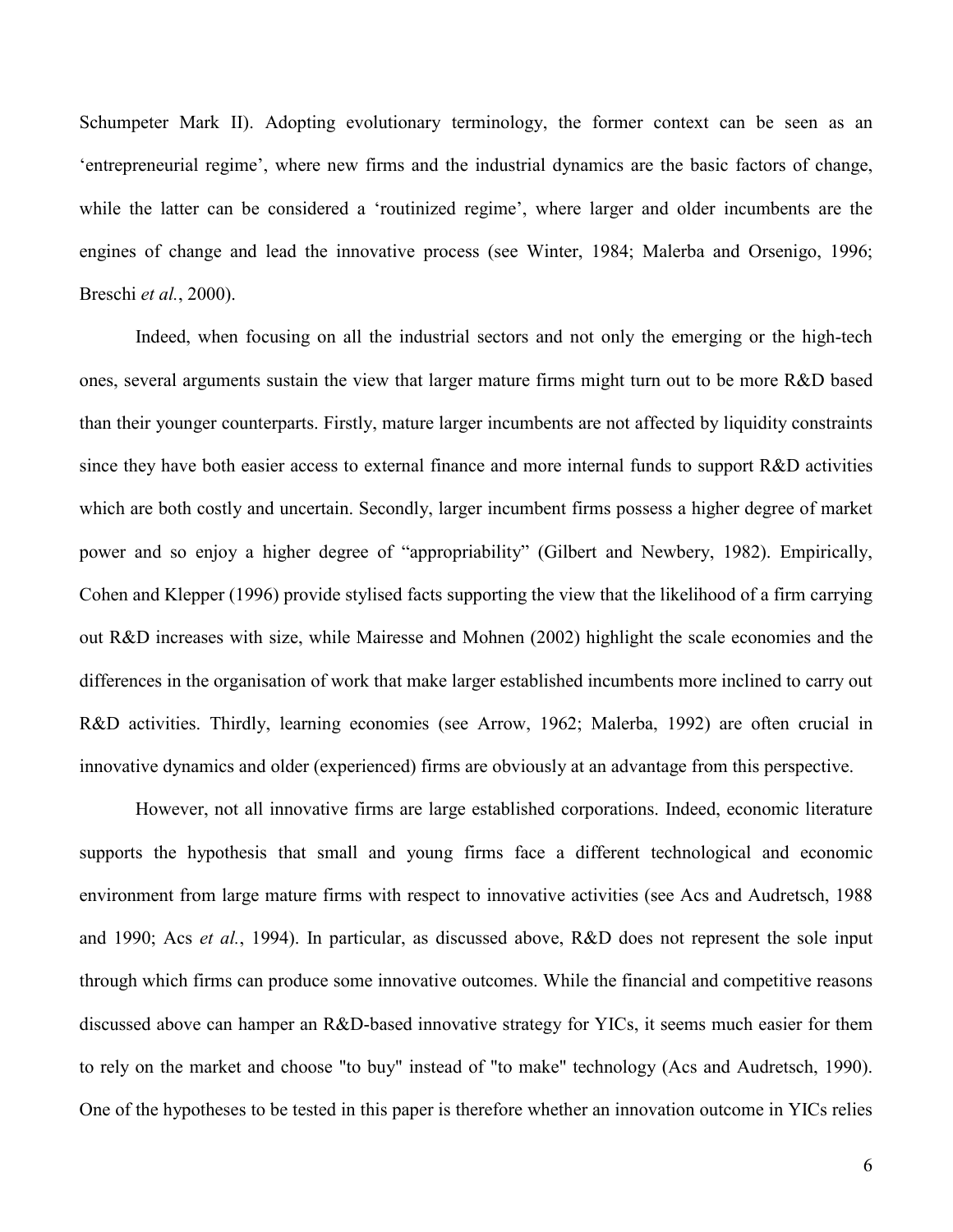more on external sources of knowledge than on formal in-house R&D. This hypothesis appears even more plausible in a middle-technology economy, such as that of Italy, where middle-tech and traditional sectors represent the core of the industrial structure (for evidence on the crucial role of embodied technical change and other external sources of knowledge in spurring innovation in the medium and lowtech sectors, see Santarelli and Sterlacchini, 1994 and Santamaría *et al.*, 2009).

In other words – in the specific Italian 'national innovation system' (see Freeman, 1987, Lundvall, 1992 and Nelson, 1993, for an introduction to the concept; Malerba, 1993, for an application to the Italian case) - NTBFs may be an exception, while for YICs the main way to acquire knowledge might be through embodied technical change and technological acquisition (for previous evidence on the role of embodied technological change in fostering innovation in Italian manufacturing firms, see Santarelli and Sterlacchini, 1990, and Conte and Vivarelli, 2005).

### **3 Dataset, indicators and methodology**

 $\overline{a}$ 

The empirical analysis was carried out using microdata drawn from the third Italian CIS, conducted over a three-year period (1998-2000) by the Italian National Institute of Statistics (ISTAT). This survey is representative at both the sector and the firm size level of the entire population of Italian firms with more than 10 employees. The CIS 3 dataset adopts a weighting procedure that relates the sample of firms interviewed to the entire population<sup>8</sup> (ISTAT, 2004).

<sup>&</sup>lt;sup>8</sup> Firm selection was carried out through a "one step stratified sample design". The sample in each stratum was selected with equal probability and without reimmission. The stratification of the sample was based on the following three variables: firm size, sector, regional location. Technically, in the generic stratum h, the random selection of  $n_{h}$  sample observations among the N  $\{h\}$  belonging to the entire population was realized through the following procedure:

<sup>-</sup> a random number in the 0-1 interval was attributed to each  $N<sub>b</sub>$  population unit;

 $-N<sub>h</sub>$  population units were sorted by increasing values of the random number;

<sup>-</sup> units in the first  $n_h$  positions in the order previously mentioned were selected.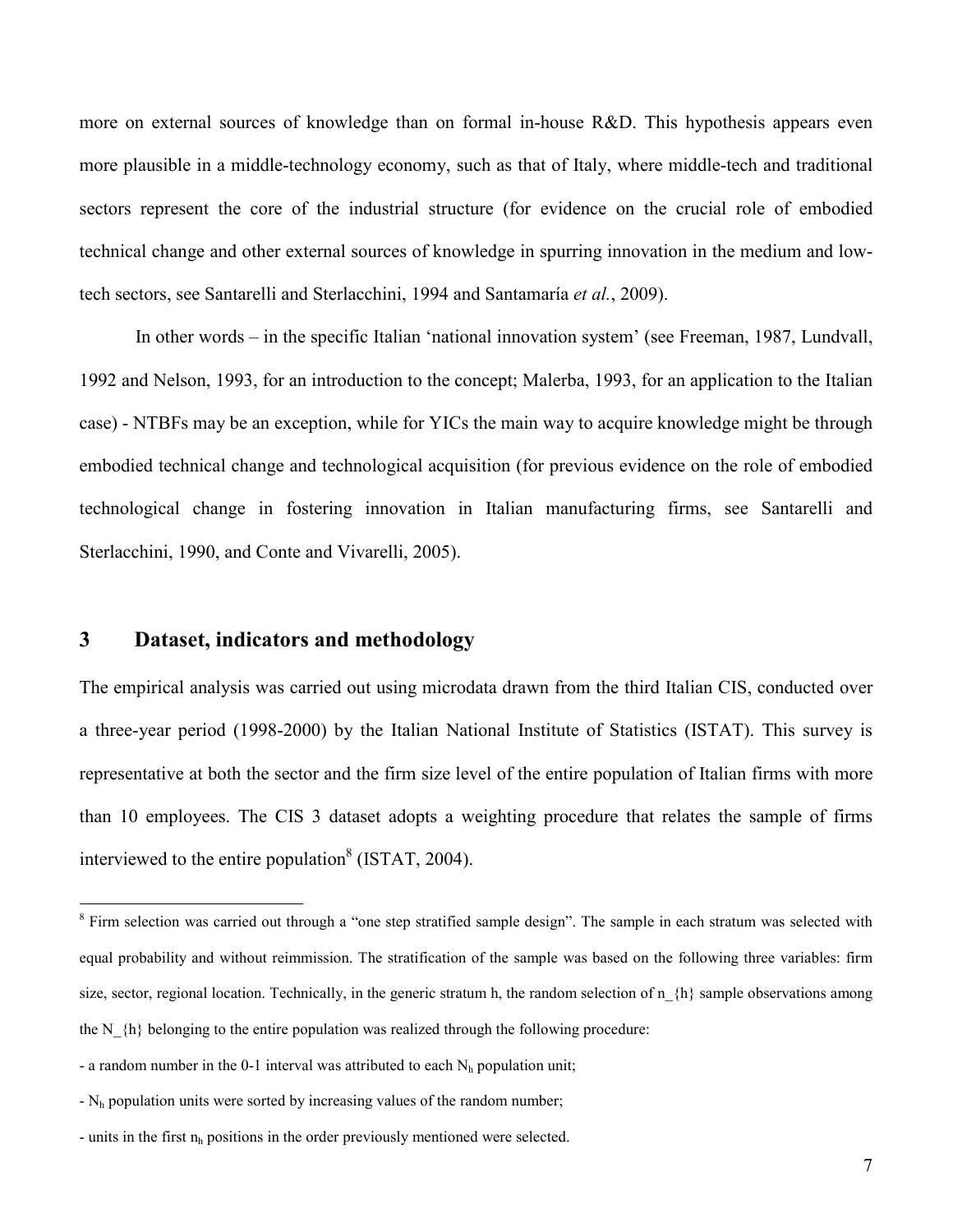The dataset comprises a set of general information (main industry of affiliation, group belonging, turnover, employment, exports) and a (much larger) set of innovation variables measuring the firms' innovativeness, economic and non-economic measures of the effects of innovation, subjective evaluations of factors hampering or fostering innovation, participation in cooperative innovation activities and access to public funding. The response rate was 53%, determining a full sample size of 15,512 firms, 9,034 of which (58.24%) in the manufacturing sector, our focus of attention. The manufacturing sample was then cleaned of outliers and firms involved in mergers or acquisitions during the previous three years, which would have biased our results<sup>9</sup>. We thus ended up with 7,965 innovating and not-innovating firms.

The sub-sample of innovators was then selected following the standard practice of identifying innovators as those firms declaring that in the previous three years they had introduced product or process innovations, or had started innovative projects (then dropped or still-to-complete at December  $31<sup>st</sup>$ , 2000). The same definition was implemented by ISTAT as a filter to save non-innovators having to plough through all the questions not relevant to them (with the risk of non-innovating firms not responding to the rest of the questionnaire). Thus, firms identified as non-innovators were allowed to skip a large number of 'innovation questions', leaving us with very little information about their propensity to innovate or to invest in innovative inputs. This means that the CIS database provides information relevant to this study

Estimates obtained from the selected sample are very close to the actual values in the national population. The weighting procedure follows Eurostat and Oslo Manual (OECD, 1997) recommendations: weights indicate the inverse of the probability that the observation is sampled. Therefore, sampling weights ensure that each group of firms is properly represented and correct for sample selection. Moreover, sampling weights help in reducing heteroscedasticity commonly arising when the analysis focuses on survey data.

 $\overline{a}$ 

<sup>9</sup> In fact, mergers and acquisitions may break the link between innovative inputs and outputs (a link that must be studied within the context of a single firm).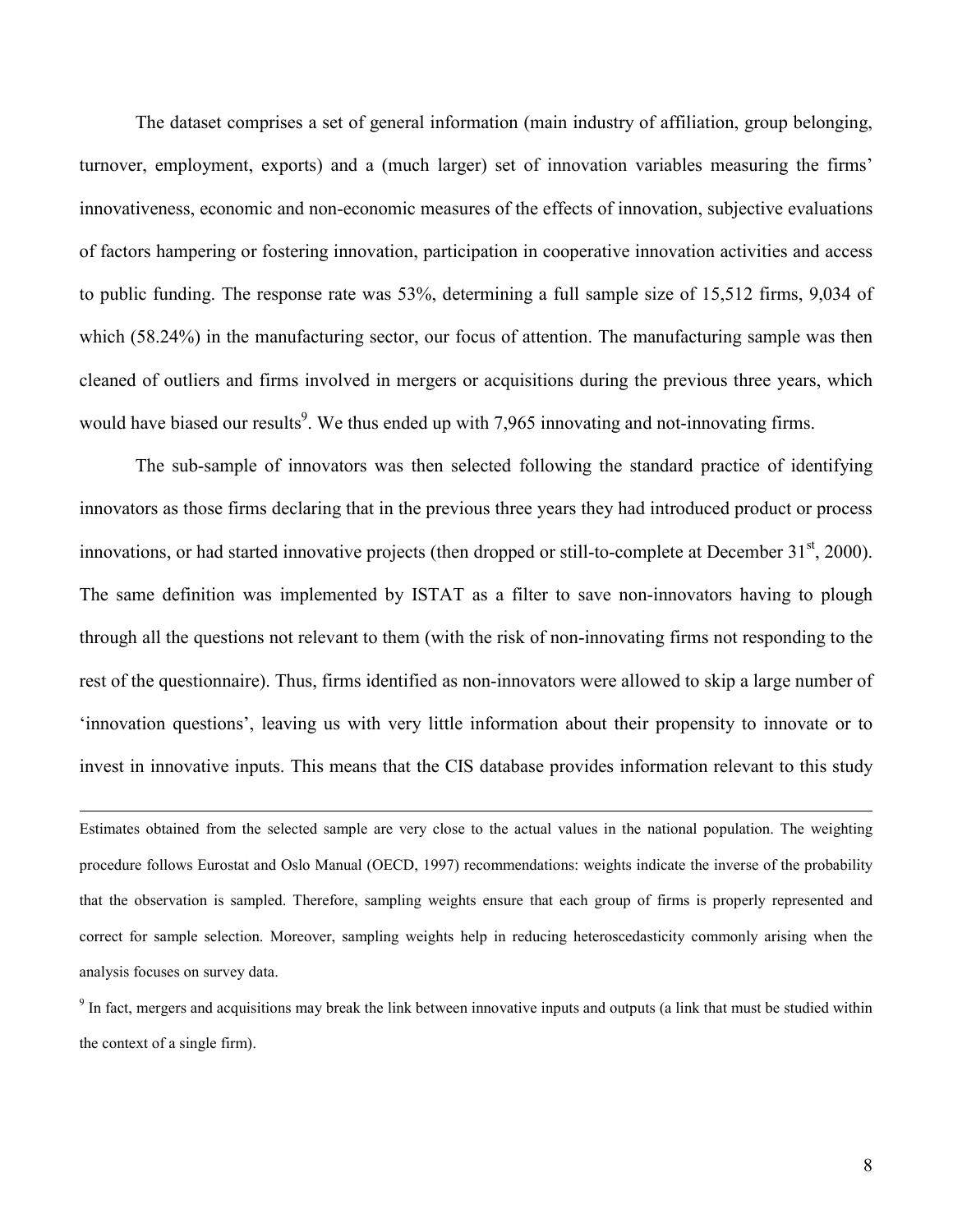only for innovative firms; therefore only these firms were considered in the following analysis<sup>10</sup>, ending up with 3,045 firms. This sample was further reduced to 2,713 firms by keeping only firms the age of which is available and investing in at least one of the four innovative inputs we focus on. Finally, YICs were identified as young firms with less than eight years of activity  $(293 \text{ out of } 2,713)^{11}$ .

#### *3.1. Innovative outputs*

 $\overline{a}$ 

Innovative outputs can be distinguished with respect to their position in the innovation process. For instance, while patents are better defined as the outcome of the inventive process, product innovation properly represents the result of the market-oriented innovative process. However, even though product innovation is driven by demand considerations, it represents a pre-market result. In contrast, the share of sales deriving from innovative products (Mairesse and Mohnen, 2002) represents an *ex-post* result in which the market has positively welcomed the new products introduced by the firm (Barlet *et al.,* 2000).

Taking these considerations and the interpretative background discussed in Section 2 into account, this paper uses two available output indicators for the empirical analysis: namely, the introduction of product innovation (PROD), and the share of turnover (sales) derived from innovative products

<sup>&</sup>lt;sup>10</sup> Given that our aim is that of analyzing the nature of the relationships within the innovative process (and not, for example, the effect of different inputs in determining the probability of innovating), this data limitation does not raise a problem of selection bias. Since we are interested in the internal mechanisms of the innovative process, we have to focus on a randomly selected sample of innovative firms (that is, randomness must hold *within* the innovative sub-sample, not in comparison with the non-innovative one where such mechanisms are obviously absent). For a study based on a comparison *between* innovative and non-innovative Italian firms, see Parisi *et al.* 2006.

<sup>&</sup>lt;sup>11</sup> As far as the age of the firms in the 'young firms' sub-sample is concerned, the threshold of 8 years was chosen to take into account the trade-off between a lower age and the representativeness of the sub-sample of YICs (here almost 10% of the entire sample). However, estimates in Section 3.4 were replicated using a larger sample of young firms no more than 10 years old. The results, available from the authors upon request, do not change substantially.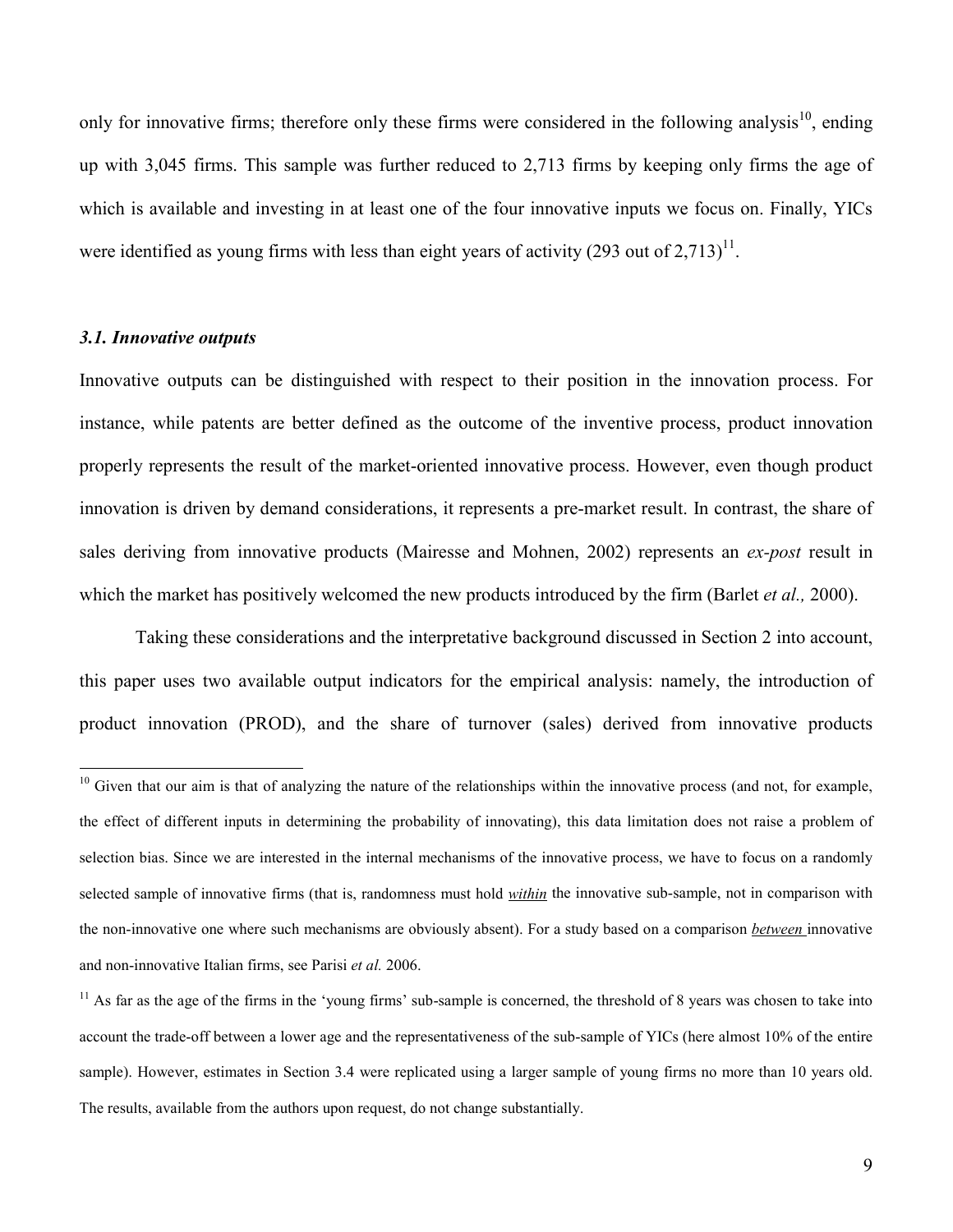$(TURNIN)^{12}$ . It is worth noting that this sales-weighted measure of innovation is the only continuous output indicator provided by the CIS and it indicates the intensity of innovation (Lööf and Heshmati, 2002; Mairesse and Mohnen, 2002).

#### *3.2. Innovative inputs*

Bearing in mind the theoretical discussion presented in Section 2, four innovative inputs are used in this paper: in-house and external expenditures in formal Research and Development (intra muros R&D = IR); Research and Development outsourced to other firms or research institutes (extra muros  $R&D = ER$ ); expenditures in embodied technological change (innovative investment in equipment and machinery = MAC); and expenditures in technology acquisition (disembodied technology such as know-how, projects and consultancies, licenses and software = TA).

#### *3.3. Control variables*

 $\overline{a}$ 

CIS 3 provides further information on firms beyond their innovative activity. Econometric estimates in this paper adopt some of these indicators as further controls and explanatory variables. Attention is paid to the following control variables:

1. Firm's export propensity (EXPint): global competition can spur innovation and capabilities, while technologically inactive firms are doomed to exclusion from the international arena (e.g. Archibugi and Iammarino, 1999; Narula and Zanfei, 2003).

 $12$  It is worth emphasizing the link adopted in the questionnaire design; this link goes from product innovation to the sales ratio indicator since only firms that have introduced product innovation can record a positive percentage of their sales as being derived from product innovation. This raises an issue of sample selection that will be discussed in the next methodological Section 3.4.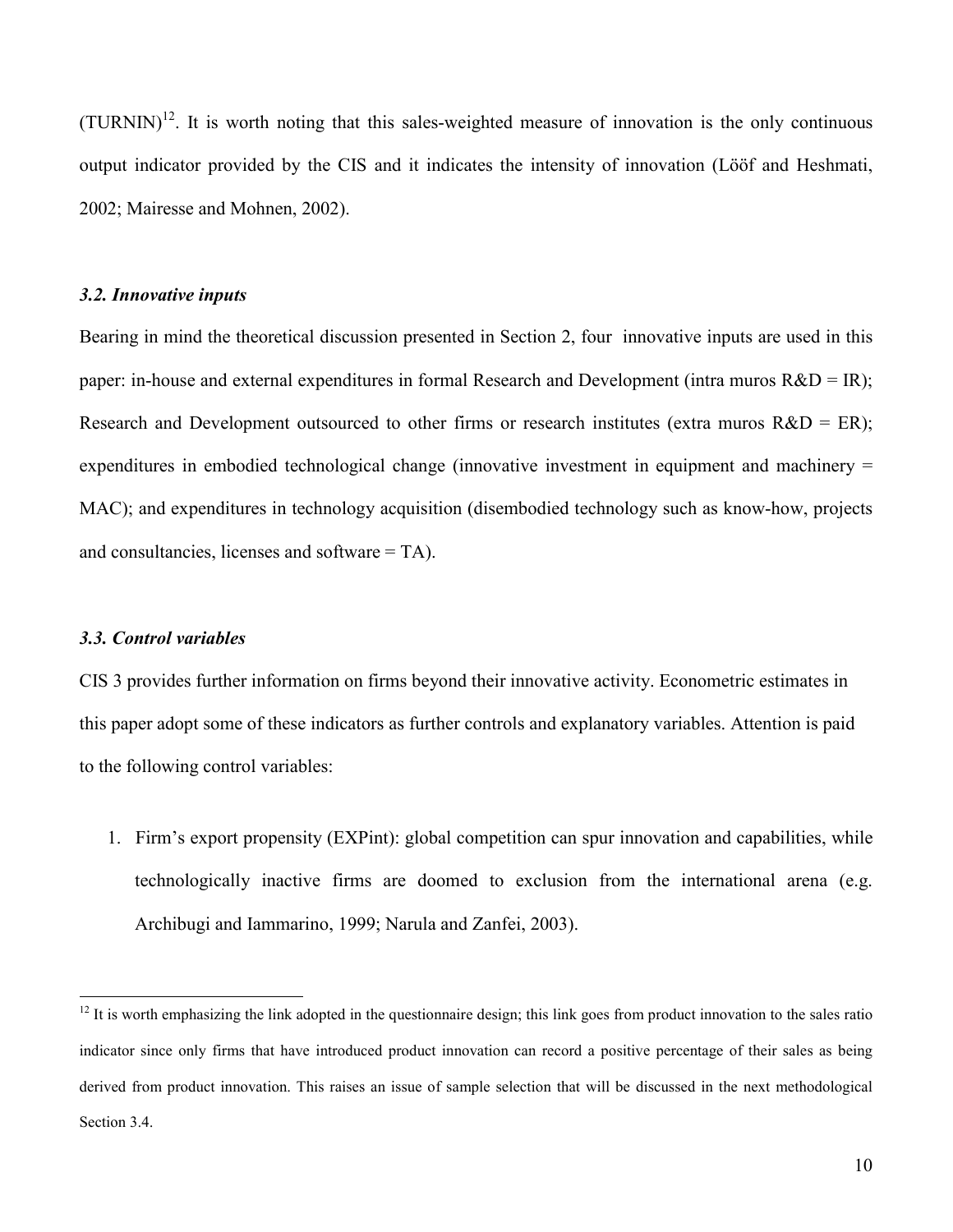- 2. Firm's belonging to an industrial group (IG): Mairesse and Mohnen (2002) underline the expected innovative benefits due to easier access to (internal) finance and to the effect of intra-group knowledge links for firms that are members of industrial groups.
- 3. Firm's access to policy support (SUPPORT): a government subsidy or a fiscal incentive should increase a firm's innovative performance, although the empirical evidence on this is quite  $control<sup>13</sup>$ .
- 4. Firms participating in a cooperation agreement (COOP): as regards the important role of cooperation agreements in affecting the innovative output of firms see Cassiman and Veugelers (2002), Piga and Vivarelli (2003 and 2004), Fritsch and Franke (2004), Parker (2008).
- 5. Appropriability: the availability and use of different instruments for achieving a larger degree of appropriability of the innovation rent, such as patents (PATENT), trademarks, secrecy, etc. (PROT) (see Levin *et al*., 1987) should positively affect the innovative performance.
- 6. While the recognized obstacles to innovation (such as financial constraints or organizational hindrances) (HURDLE) should obviously damage innovative performance, the occurrence of

 $\overline{a}$ 

<sup>&</sup>lt;sup>13</sup> In fact, while public funding should stimulate (in absolute terms) both the input and the output side of innovation, a crowding out effect seems to operate, displacing (totally or partly) privately funded innovation activities. Using a dataset of firms which benefited from the Small Business Innovation Research Program, Wallsten (2000) even comes to the conclusion that R&D grants completely crowd out firm-financed R&D spending, dollar for dollar. The view of Gonzáles *et al.* (2005) is much more optimistic: they found no evidence of crowding out. Using an unbalanced panel of more than 2000 Spanish manufacturing firms, the authors show that government intervention stimulates R&D activities. Midway between such extreme results, the majority of existing empirical literature on the subject shows that public support fosters innovation, crowding out effects operating only partially (see Busom, 2000).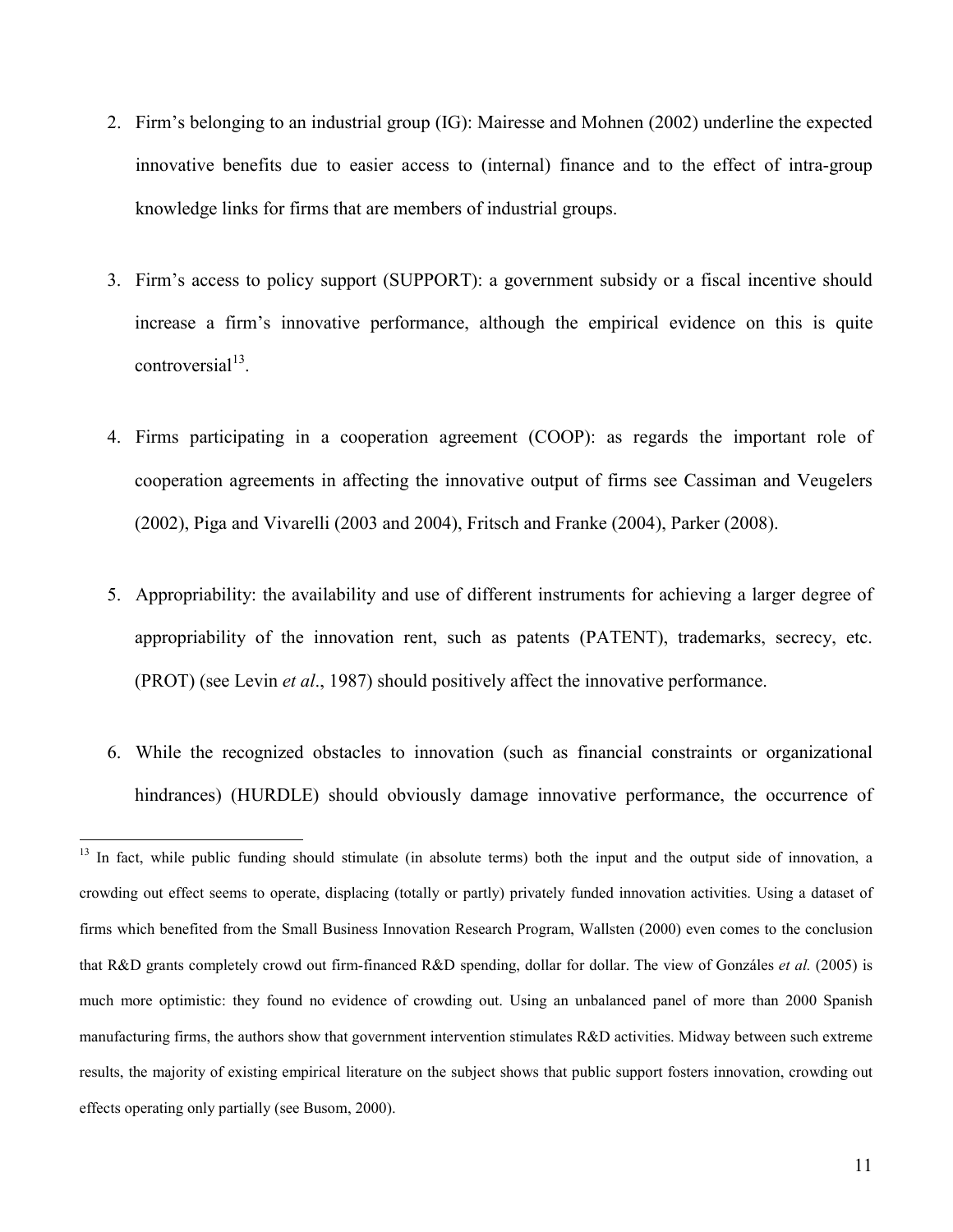other forms of innovation (such as organizational change, see Bresnahan *et al* 2002; Hitt and Brynjolfsson, 2002; Piva *et al*, 2005) (OTHERIN) should be complementary to the four innovative inputs described in the previous section.

Finally Pavitt's sectoral dummies (Pavitt, 1984) were added to the econometric specification in order to control for the different sectoral technological opportunity and appropriability conditions.

Table 1 describes the variables used in the empirical analysis, while Table 2 reports the corresponding descriptive statistics, distinguishing all firms, mature firms and YICs and – within each of these three categories – innovative firms from the subsets characterised by having introduced a product  $innovation<sup>14</sup>$ .

#### **< INSERT TABLES 1 AND 2 >**

Table 3 reports the sectoral compositions of the two subsamples of mature firms and YICs: as can be seen, with regard to most sectors and the four Pavitt (1984) categories, no significant differences emerge; however - to be on the safe side - all the regressions were controlled for Pavitt's sectoral dummies. Differently, as far as the size of the firms is concerned, YICs turn out to be relatively smaller (112 employees on average) than their older counterparts (183 employees). This means that the subsample of YICs – in contrast with the mature firms - may be affected by those advantages and disadvantages discussed at the end of Section 2 with reference to small innovative firms (Schumpeter Mark I type).

#### **< INSERT TABLE 3 >**

 $\overline{a}$ 

 $<sup>14</sup>$  In the Appendix, Table A1 reports the correlation matrix for the entire sample; as can be seen, all the correlation coefficients</sup> are less than 0.371, showing that data are not affected by serious collinearity problems. Finally, Table A2 reports the CIS questions on the basis of which the variables were constructed.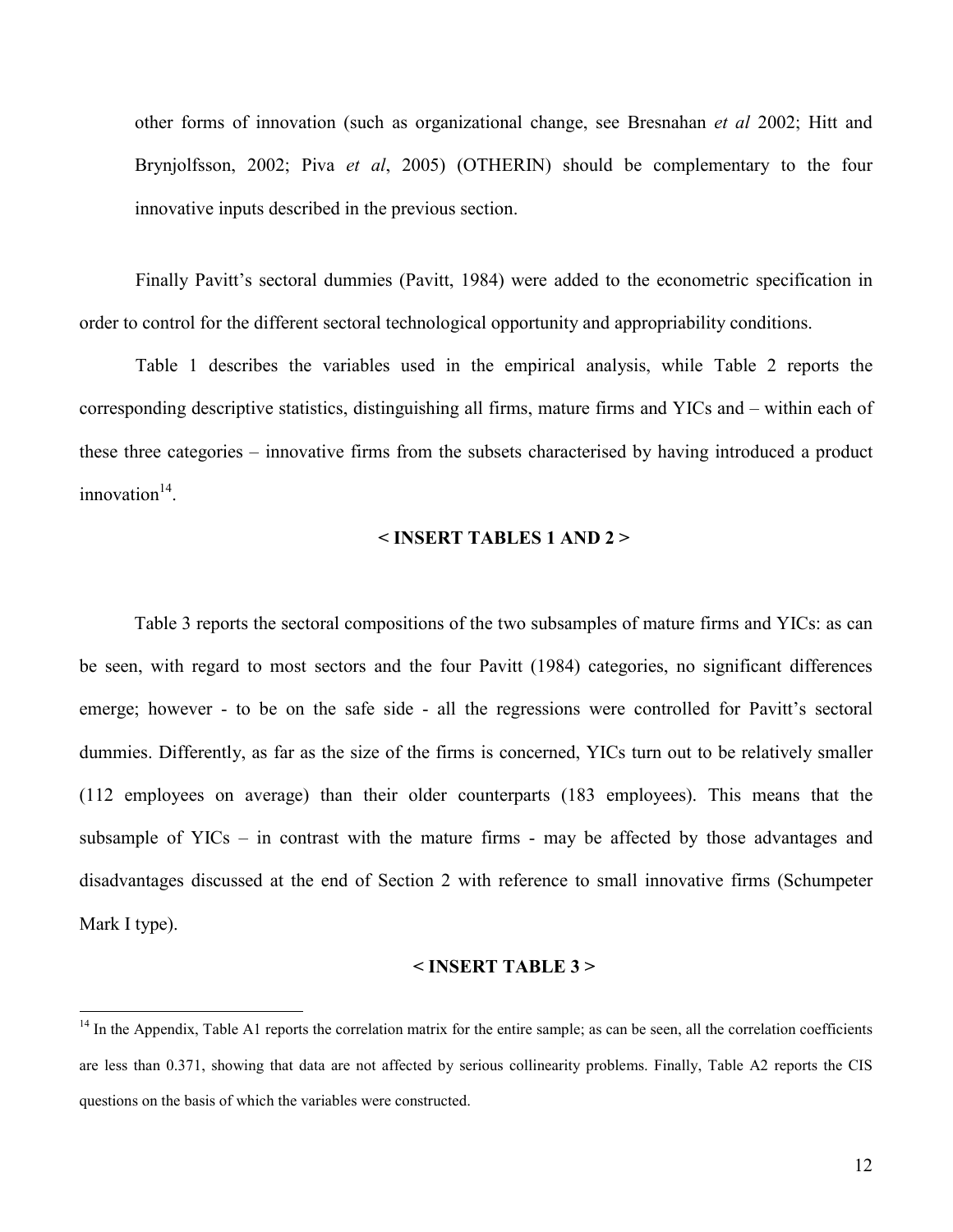#### *3.4. Econometric issues*

 $\overline{a}$ 

Equation (1) describes the general specification adopted for the aggregate empirical test of the innovative input-output relationship:

TURNIN<sub>i</sub> = C + 
$$
\beta_1
$$
IRint<sub>i</sub> +  $\beta_2$ ERint<sub>i</sub> +  $\beta_3$ MACint<sub>i</sub> +  $\beta_4$ TAint<sub>i</sub> +  $\sum \beta_3 X_{ji}$  +  $\sum \gamma_k$ PAVITT<sub>ki</sub> +  $\varepsilon$  (1)

where C is the constant, i is the firm-index, TURNIN represents the innovative output in terms of the percentage of sales due to innovative products, IR, ER, MAC and TA indicate the innovative inputs we are interested in, X is the vector of the (max  $j=8$ ) control variables and PAVITT are the sectoral dummies (Science-based, Scale intensive and Specialised suppliers, with the Suppliers-dominated as the default category;  $k=3$ ). Consistently with the dependent variable, the four innovative inputs were normalized by sales; this makes the inputs homogeneous to the output and also controls for the scale effect due to the different sizes of the investigated firms.

As a consequence of the questionnaire's design, the adopted sales-weighted measure of a firm's innovativeness (TURNIN) assumes a positive value only for firms that have introduced product innovation (PROD). This raises an obvious problem of sample selection that has to be dealt with. In particular equation (1) was tested jointly with a selection probit equation (2) of the type:

$$
P(PRODi=1) = C + \beta_1 IRint_i + \beta_2 ERint_i + \beta_3 MACint_i + \beta_4 TAint_i + \sum \beta_1 Z_{ji} + \sum \gamma_k PAVITT_{ki} + \varepsilon_i
$$
\nwhere Z is an extended vector of controls in equation (1), with  $X \in Z^{15}$ . (2)

 $15$  X and Z were differentiated, taking into account the statistical significance of the different controls in the two equations, the occurrence of convergence in all the three models and the need for a homogeneous comparison between them. However, results are robust to different specifications of the sample selection model (available upon request).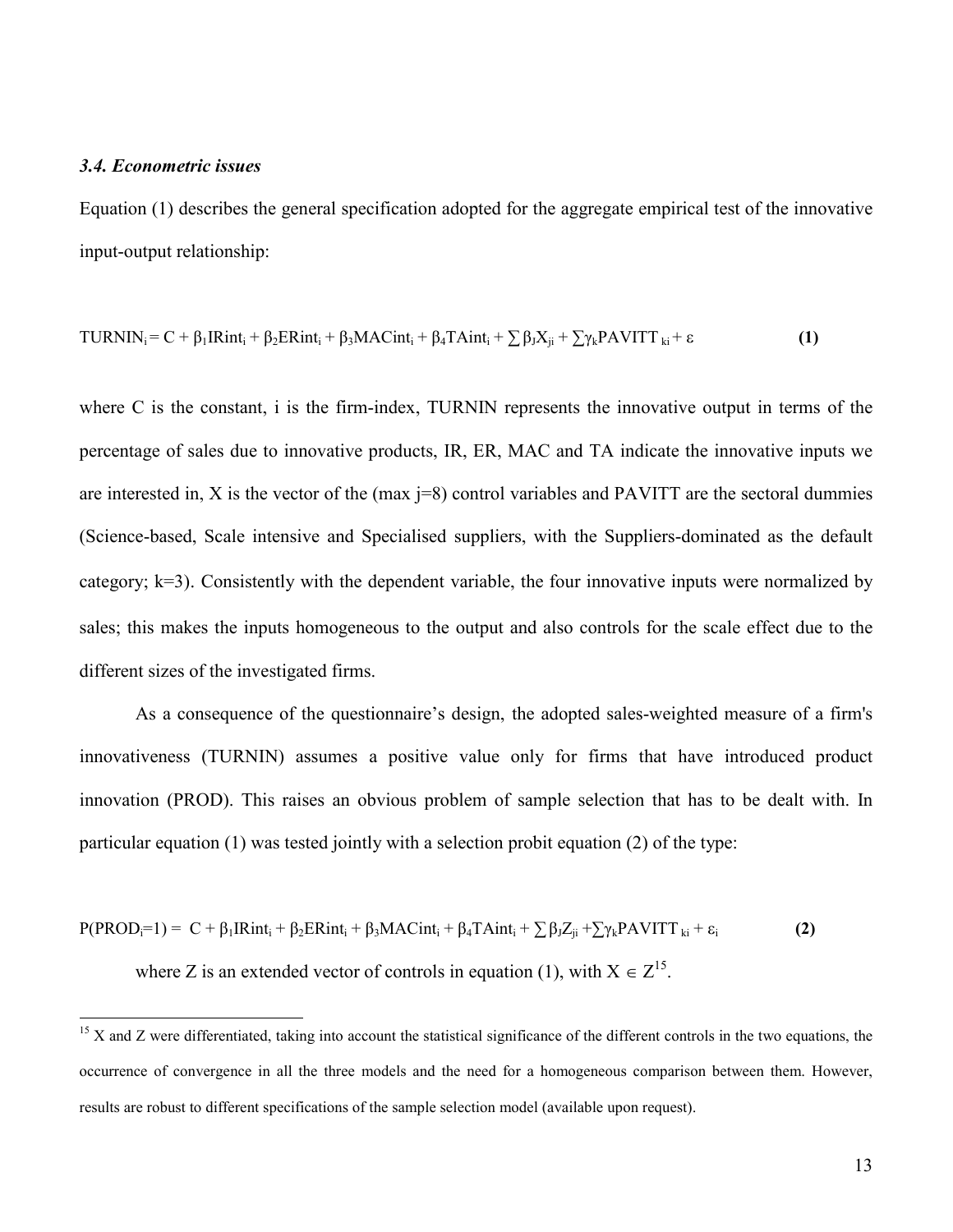Both the high values of the correlation coefficients  $(\rho)$  between the selection and the main equation and the statistical significances of the Mills ratios in the three models (all firms, mature firms, YICs) (see Table 4) confirm the validity of the choice of a Heckman-Type (see Heckman, 1979) specification.

Besides these statistical reasons, the advantage of running a Heckman-Type model is the possibility to separately assess the impact of the different regressors on: (1) the probability to engage in product innovation (PROD); (2) the intensity of innovation (TURNIN). As we will discuss in the next Section, this is important from an interpretative point of view. The possible alternative TOBIT methodology (the results of which are reported in Table A3 for completeness) looses this degree of freedom, arbitrarily assuming "*ex-ante*" that the same model can explain both the decision to engage in product innovation and the intensity of such an innovative behaviour.

#### **< INSERT TABLE 4 >**

#### **4 Empirical results**

Table 4 reports the econometric results of the sample selection model applied to the entire sample and separately to the two sub-samples of the mature incumbents and the YICs. As can be seen, in-house R&D is important in increasing the likelihood of product innovation for the entire sample, although this link is less significant for the YICs. More importantly and in contrast with the mature firms, innovation intensity (TURNIN) is not related to internal R&D (IR) as far as the YICs are concerned. Far from being NTBFs, Italian YICs do not turn out to be R&D based, but rather dependent on external sources of knowledge.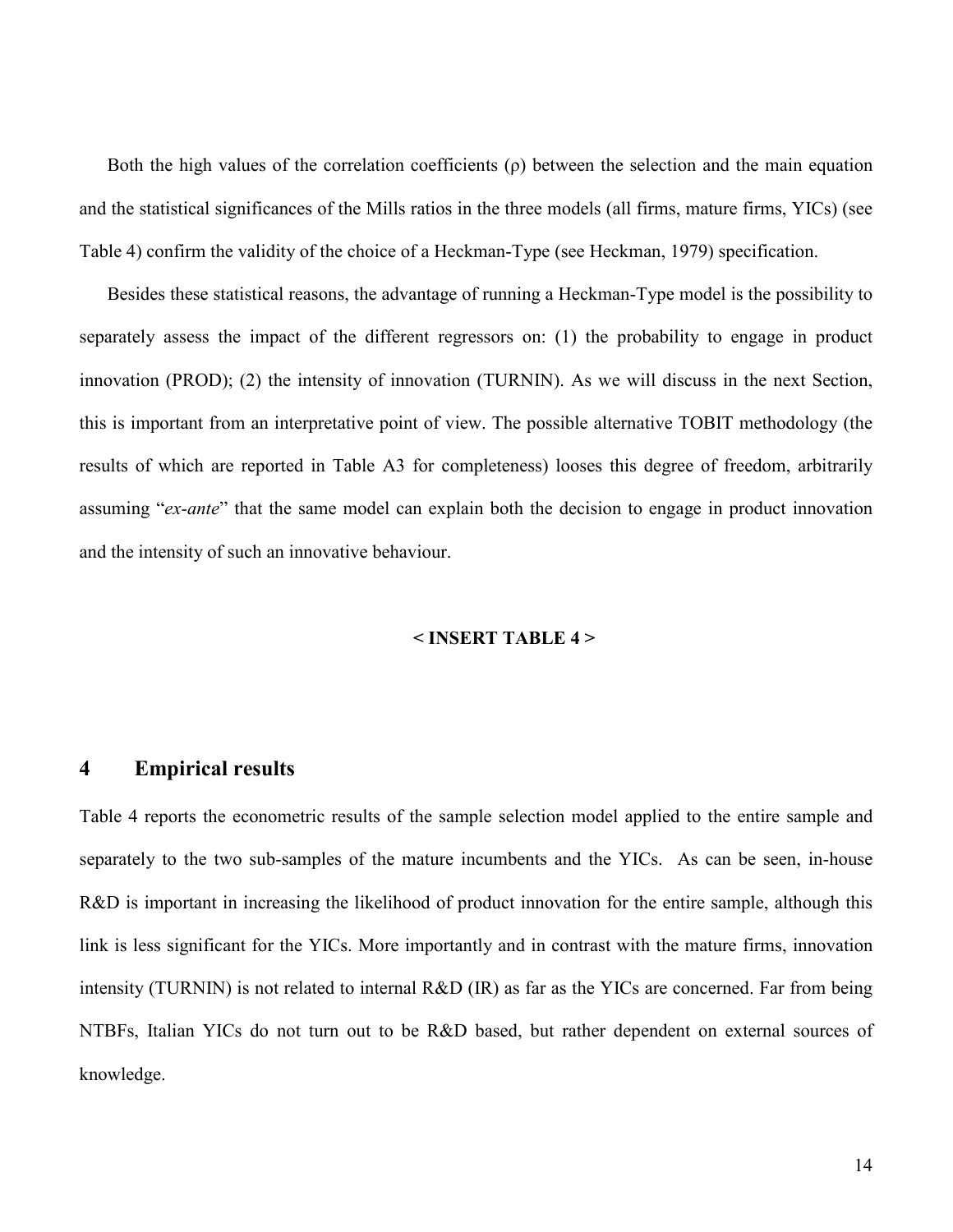The above result becomes obvious if we turn our attention to the other three innovative inputs. Neither external research (ER) nor technological acquisition (TA) seem to play a significant role in spurring product innovation in Italian manufacturing firms. However, in contrast with what happens for well-established incumbents, their impact is positive, although not significant, with regard to the YICs. Although statistically very weak, this outcome may suggest a possible role of ER and TA in facilitating innovation in the young firms.

Much more statistically robust is the outcome concerning the "embodied technical change" variable MAC. While rendering product innovation less likely<sup>16</sup>, MAC is positively and significantly linked to the innovation intensity in all the three models.

However, the coefficient is more than double the size in the case of the YICs. This means that Italian YICs are particularly dependent on the embodied technical change incorporated in machinery and equipment purchased from external sources. Together with what was found in relation to the nonsignificant impact of IR, this means that the investigated YICs lack endogenous technological capabilities, while they are massively dependent on technologies coming from other firms through inputoutput relationships. On the whole, these results highlight a potential weakness of Italian YICs, which seem to lack an endogenous capacity to sustain their own innovative activities.

Briefly looking at the control variables (see Section 3.3), not surprisingly we notice that exporting and science-based YICs are more likely to perform better in terms of innovative intensity. Instead, and in contrast with the mature firms, YICs do not seem to be established enough to be responsive to variables such as HURDLE, OTHERIN and PROT. This can be seen as a sign that these firms are still too young

 $\overline{a}$ 

 $16$  This result is consistent with previous studies (see Conte and Vivarelli, 2005) and is not surprising; indeed, it can be seen as a direct consequence of the sample selection procedure. In fact, MAC is strictly related to process innovation, which is the innovative category excluded in the selected sample. The 615 excluded firms are those only engaged in process innovation, while the 2,098 firms included are those exhibiting either product innovation only or product and process innovation jointly.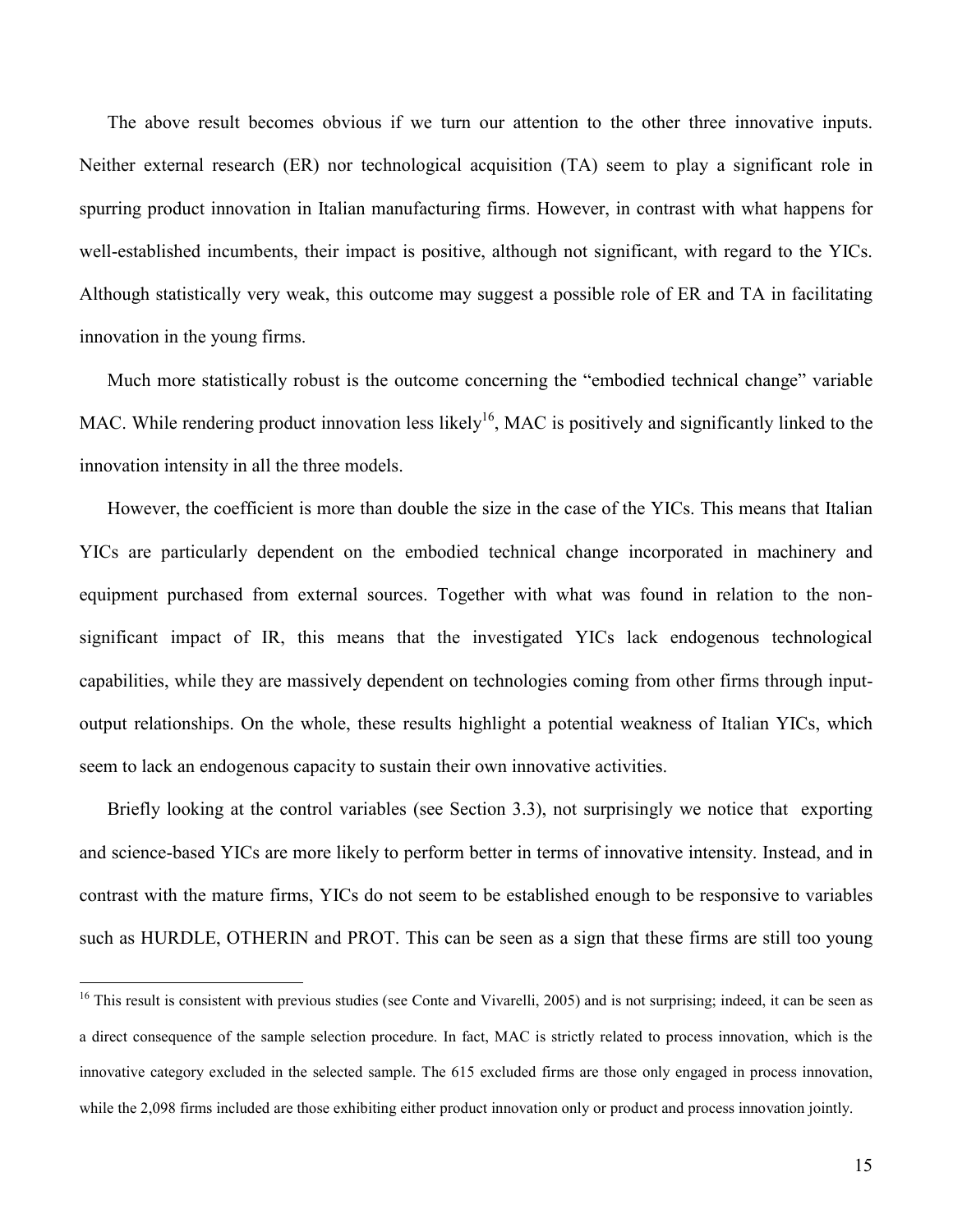and inexperienced to set up a proper appropriability regime and to develop complementary innovative strategies.

The results from the alternative TOBIT methodology – pooling together those firms not engaged in product innovation with those involved into it – are reported in Table A3 in the Appendix. As mentioned at the end of the previous section, this approach does not allow to disentangle the impact on the probability to introduce a product innovation from the impact on the intensity of innovation. For instance, we miss the possibility to single out the peculiar role of MAC within the mature firms, rendering product innovation less likely but increasing innovation intensity<sup>17</sup>. However, the main outcome showing that Italian YICs are mainly dependent on embodied technical change, with in-house R&D not playing a significant role, is fully confirmed by the TOBIT estimates.

#### **5 Concluding remarks**

 $\overline{a}$ 

This paper has discussed the determinants of innovative output in YICs and mature firms, by looking both at firms' internal and external R&D activities and at the acquisition of external technology in its embodied and disembodied components. These input-output relationships have been tested through a sample selection procedure which takes into account the fact that our measure of innovative performance only refers to product innovation.

Looking at the aggregate results, it turns out that in-house R&D is closely linked to innovative performance, while external R&D does not seem to play a relevant role in Italian manufacturing. However, once the YICs are distinguished from the established firms, in the former internal R&D expenditures no longer play a role in increasing innovation intensity, although they do increase the

<sup>&</sup>lt;sup>17</sup> Not surprisingly, the two significant and opposite effects singled out in the first two models of Table 3 average down into a not significant impact in the first two columns of Table A3.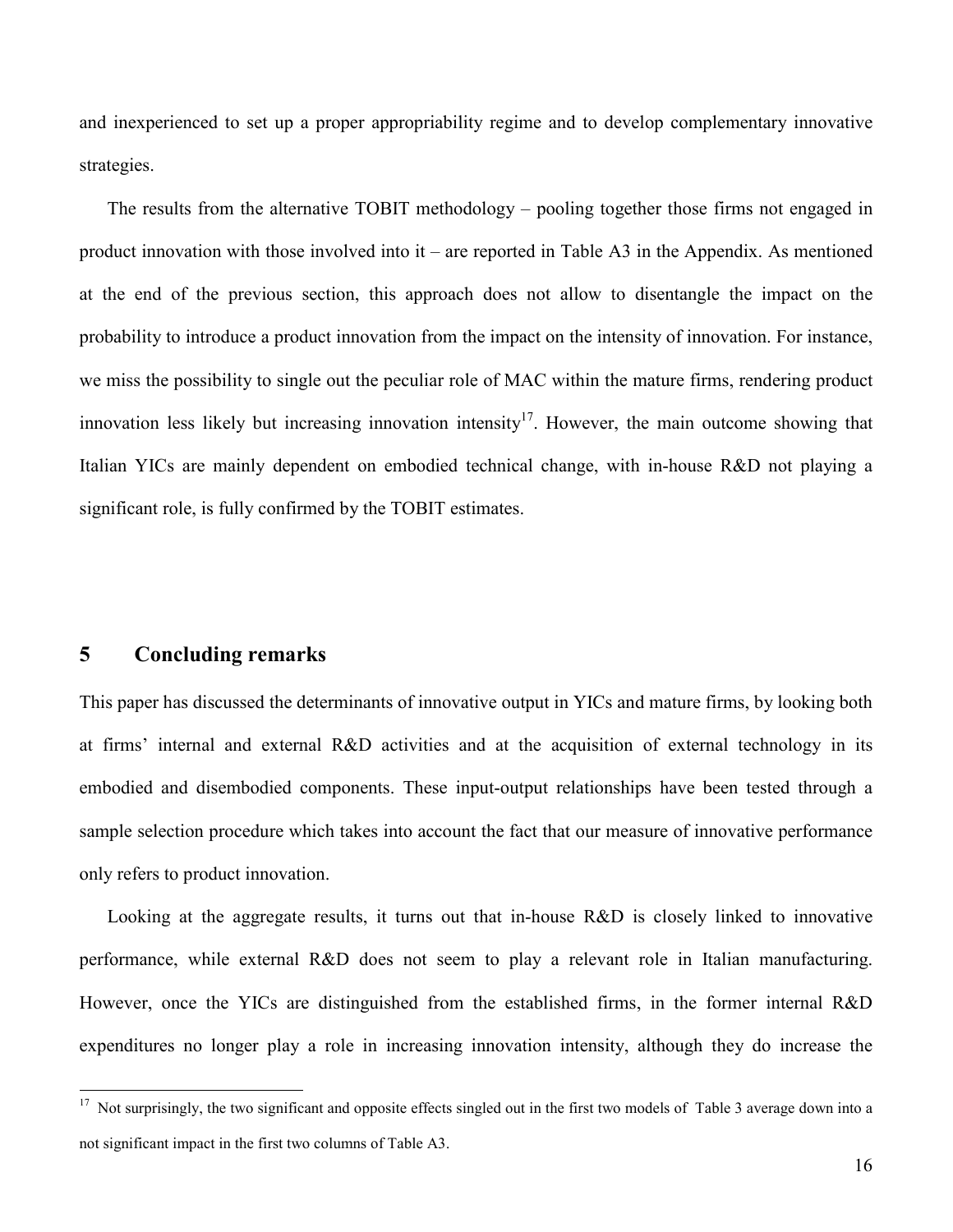probability of engaging in product innovation. The crucial innovative input for YICs turns out to be the external acquisition of technology in its embodied component (MAC). This input is also positive and significant with regard to the mature firms, but it more than doubles in the case of the YICs.

These results suggest that in a intermediate-technology context such as Italian manufacturing where middle-tech and traditional sectors represent the core of the industrial structure, on average YICs cannot be considered as NTBFs. Rather, they appear to be entrepreneurial entities which need to acquire external knowledge in order to foster their own innovation activity and are therefore crucially dependent on the external environment.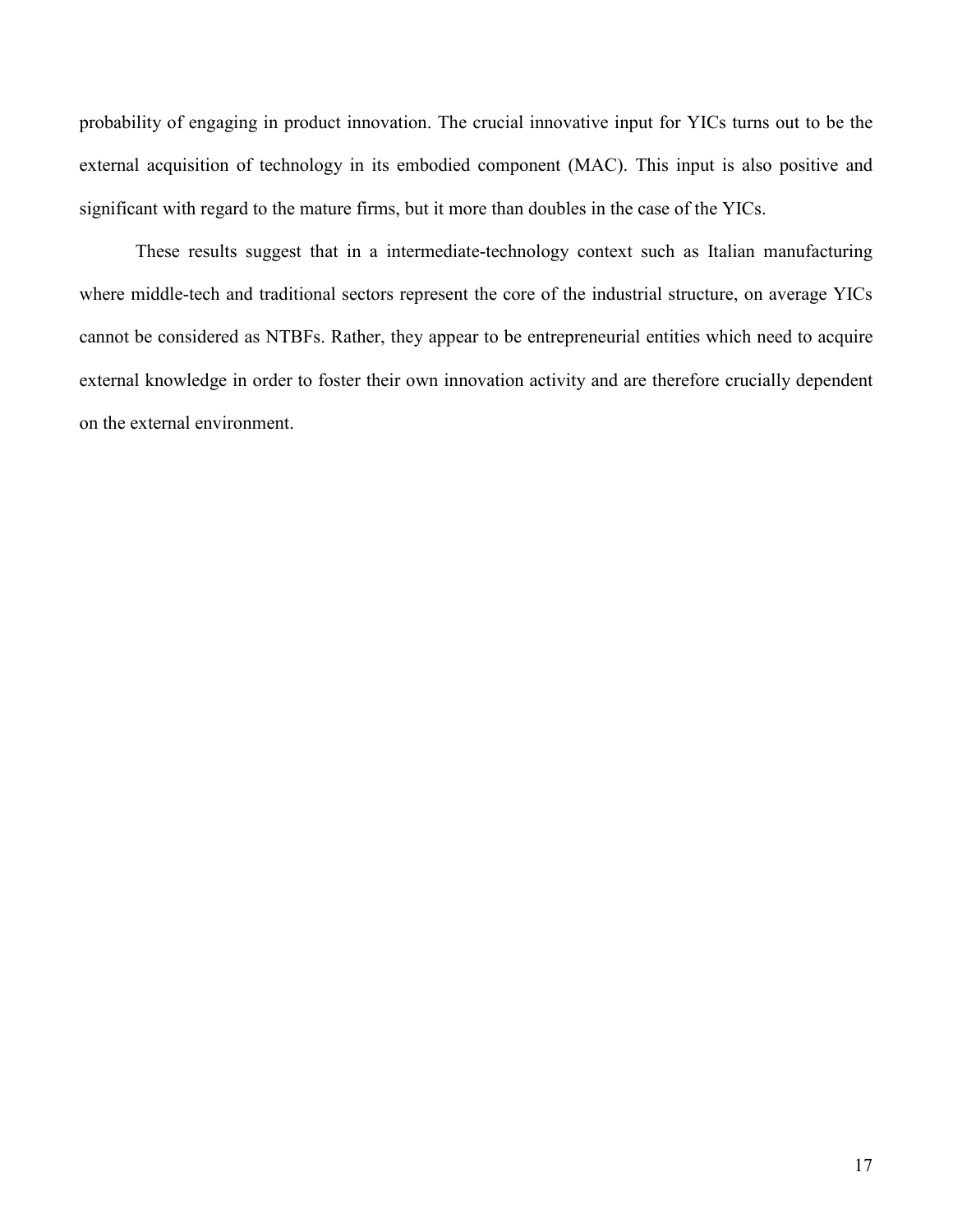**Acknowledgments** The authors would like to thank Andrea Conte, Giovanni Seri and the ADELE Laboratory at ISTAT in Rome for the provision of CIS 3 data.

#### **References**

- Acs, Z.J., & Audretsch, D.B. (1988). Innovation in large and small firms: an empirical analysis. *The American Economic Review, 78*(4), 678-690.
- Acs, Z.J., & Audretsch, D.B. (1990). *Innovation and small firms*. (Cambridge, Mass.: MIT Press)
- Acs, Z.J., Audretsch, D.B., & Feldman, M.P. (1994). R&D spillovers and recipient firm size. *The Review of Economics and Statistics, 76*(2), 336-340.
- Archibugi, D., & Pianta, M. (1992). *The technological specialization of advanced countries: A report to the EEC on international science and technology activities*. (Boston: Kluwer Academic Publisher)
- Archibugi, D., & Iammarino, S. (1999). The policy implications of the globalisation of innovation. *Research Policy, 28*(2-3), 317-336.
- Arrighetti, A., & Vivarelli, M. (1999). [The role of innovation in the post-entry performance of new small](http://ideas.repec.org/a/sej/ancoec/v654y1999p927-939.html)  [firms: evidence from Italy.](http://ideas.repec.org/a/sej/ancoec/v654y1999p927-939.html) *[Southern Economic Journal](http://ideas.repec.org/s/sej/ancoec.html), 65*(4), 927-939.
- Arrow, K. (1962). The economic implications of Learning by Doing. *Review of Economic Studies, 29*(3), 155-173.
- Audretsch, D., & Vivarelli, M. (1996). Determinants of new-firm startups in Italy. *Empirica, 23*(2), 91- 105.
- Barlet, C., Duguet, E., Encaoua, D., & Pradel, J. (2000). The commercial success of innovations: an econometric analysis at the firm level in French manufacturing. (In D. Encaoua, B.H. Hall, F. Laisney & J. Mairesse (Eds.), The economics and econometrics of innovation (pp.435-456). Boston: Kluwer Academic Publishers.)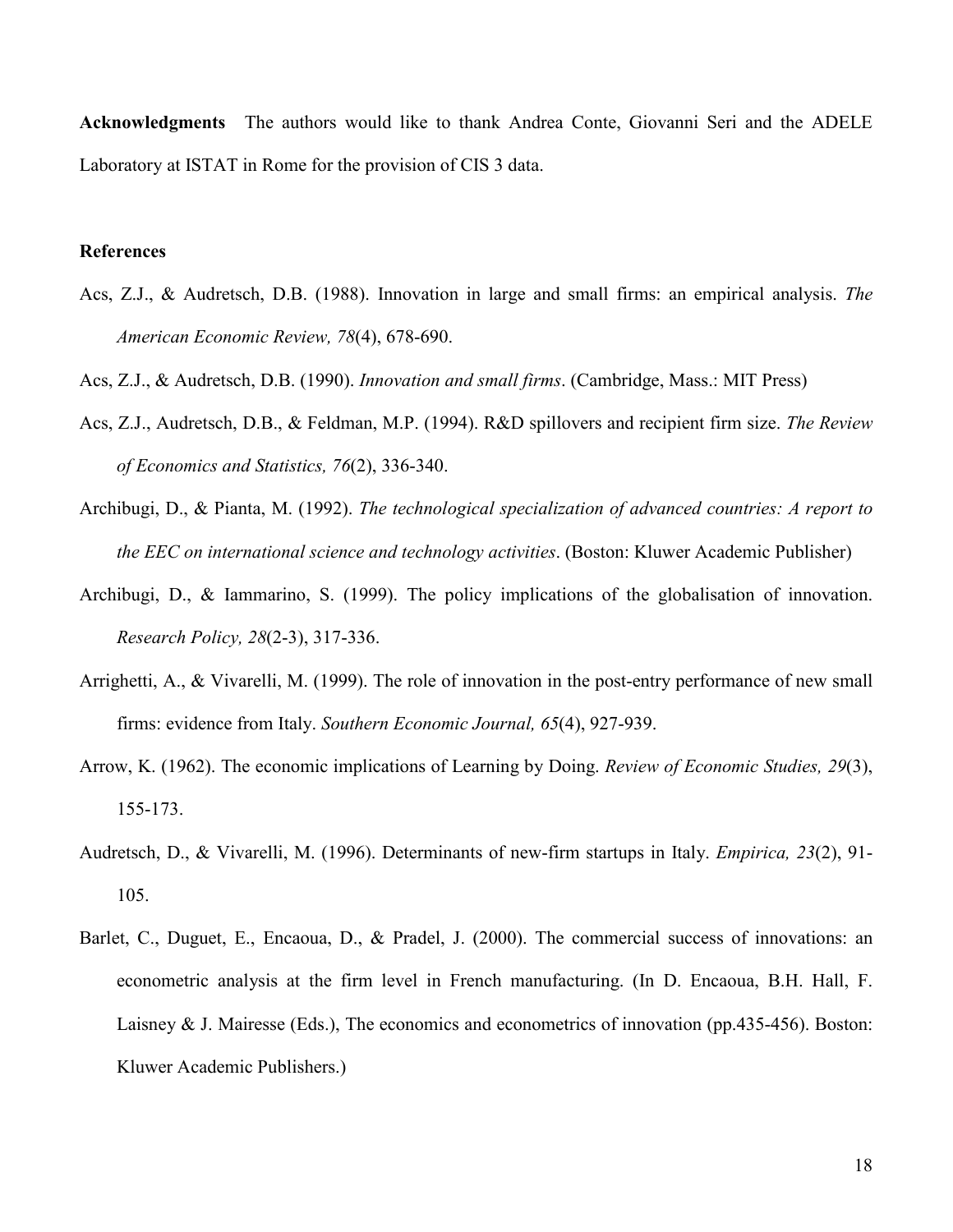- Bartelsman, E., Haltiwanger, J., & Scarpetta, S. (2004). Microeconometric evidence of creative destruction in industrial and developing countries. *IZA Discussion Paper No. 1374*.
- BEPA (2008). Innovation and growth in the EU: the role of SME policy. (Brussels: European Commission)
- Breschi, S., Malerba, F., & Orsenigo, L. (2000). Technological regimes and Schumpeterian patterns of innovation. *The Economic Journal, 110*(463), 388-410.
- Bresnahan, T.F., Brynjolfsson, E., & Hitt, L.M. (2002). Information technology, workplace organization and the demand for skilled labor: firm-level evidence. *Quarterly Journal of Economics, 117*(1), 339- 376.
- Busom, I. (2000). An empirical evaluation of the effects of R&D subsidies. *Economics of Innovation and New Technology, 9*(2), 111–148.
- Cassiman, B., & Veugelers, R. (2002). R&D cooperation and spillovers: some empirical evidence from Belgium. *The American Economic Review, 92*(4), 1169-1184.
- Cefis, E., & Marsili, O. (2006). Survivor: the role of innovation in firm's survival. *Research Policy, 35*(5), 626-641.
- Cohen, W.M., & Klepper, S. (1996). A reprise of size and R&D. *The Economic Journal, 106*(437), 925- 951.
- Colombo, M.G., & Grilli, L. (2005). Founders' human capital and the growth of New Technology-Based Firms: a competence-based view. *Research Policy, 34*(6), 795-816.
- Conte, A., & Vivarelli, M. (2005). One or many knowledge production functions? Mapping innovative activity using microdata. *IZA Discussion Paper No. 1878*.
- Crépon, B., Duguet, E., & Mairesse, J. (1998). Research, innovation and productivity: an econometric analysis at the firm level. *Economics of Innovation and New Technology, 7*(2), 115-158.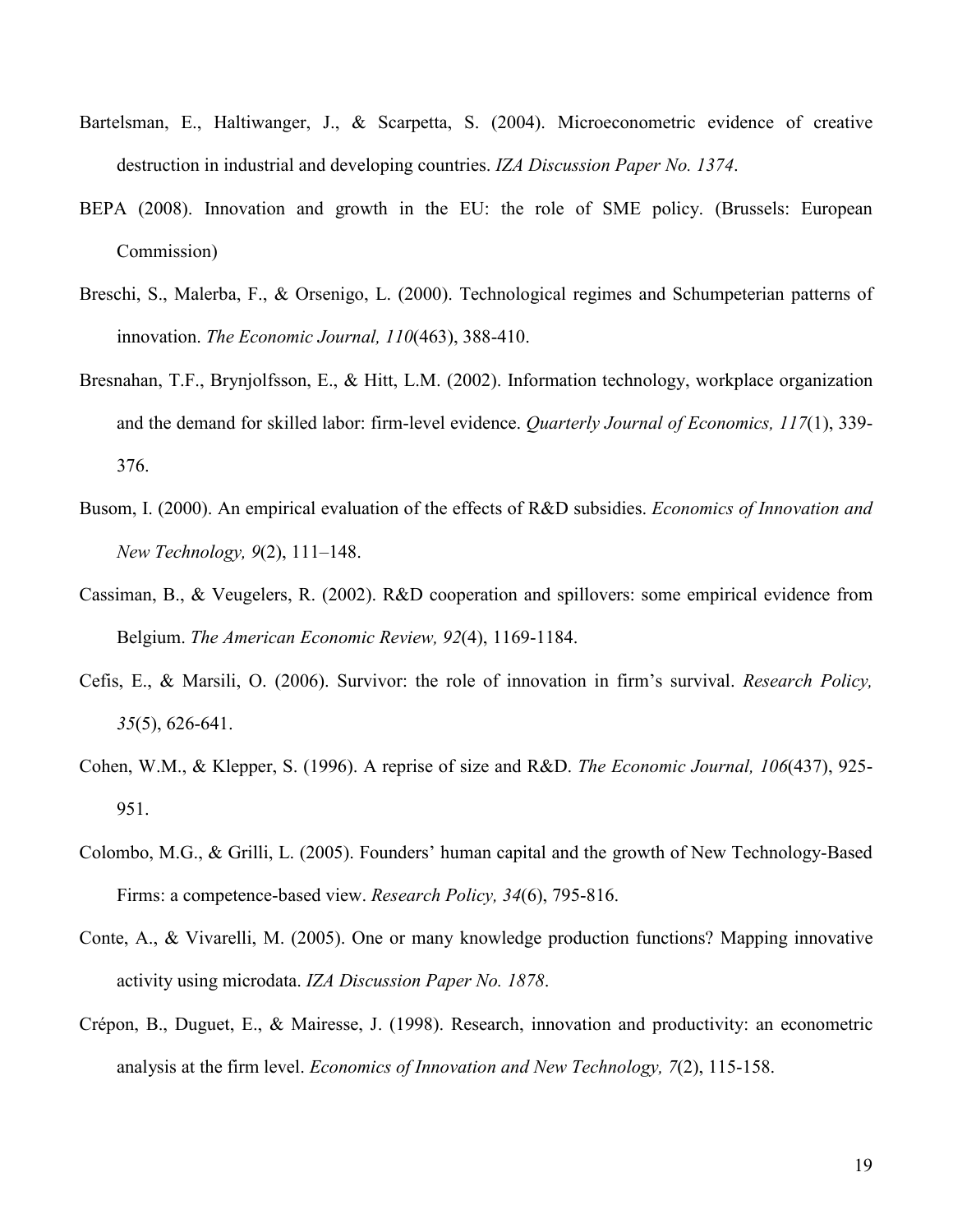Dosi, G. (1988). Sources, procedures, and microeconomic effects of innovation. *Journal of Economic Literature, 26*(3), 1120-1171.

Freeman, C. (1982). The economics of industrial innovation, 2nd ed. (London: Pinter)

- Freeman, C. (1987). *Technology policy and economic performance. Lessons from Japan*. (London: Pinter)
- [Freeman, C., Clark, J., & S](http://www.carlotaperez.org/papers/1-technologicalrevolutionsparadigm.htm#6note)oete, L. (1982). *Unemployment and technical innovation: A study of long waves in economic development.* (London: Pinter)

Freeman, C., & Soete, L. (1987). *Technical change and full employment*. (London: Basil Blackwell)

- Fritsch, M. & Franke, G. (2004). Innovation, regional knowledge spillovers and R&D cooperation. *Research Policy, 33*(2), 245-255.
- Gilbert, R., & Newbery, D. (1982). Preemptive patenting and the persistence of monopoly. The *American Economic Review, 72*(3), 514-526.
- Gonzáles, X., Jaumandreu, J., & Pazó, C. (2005). Barriers to innovation and subsidy effectiveness. *The RAND Journal of Economics, 36* (4), 930-949.
- Greenwood, J., Hercowitz, Z., & Krusell, P. (1997). Long-run implications of investment-specific technological change. *The American Economic Review, 87*(3), 342-362.
- Griliches, Z. (1979). Issues in assessing the contribution of Research and Development to productivity growth. *The Bell Journal of Economics, 10*(1), 92-116.
- Griliches, Z. (1990). Patent statistics as economic indicators: a survey. *Journal of Economic Literature, 28*(4), 1661-1707.
- Hall, B.H. (1996). *The private and social returns to Research and Development*. (In B.L.R. Smith & C.E. Barfield (Eds.), Technology, R&D, and the economy (pp.140-183). Washington, DC: Brookings Institution and American Enterprise Institute.)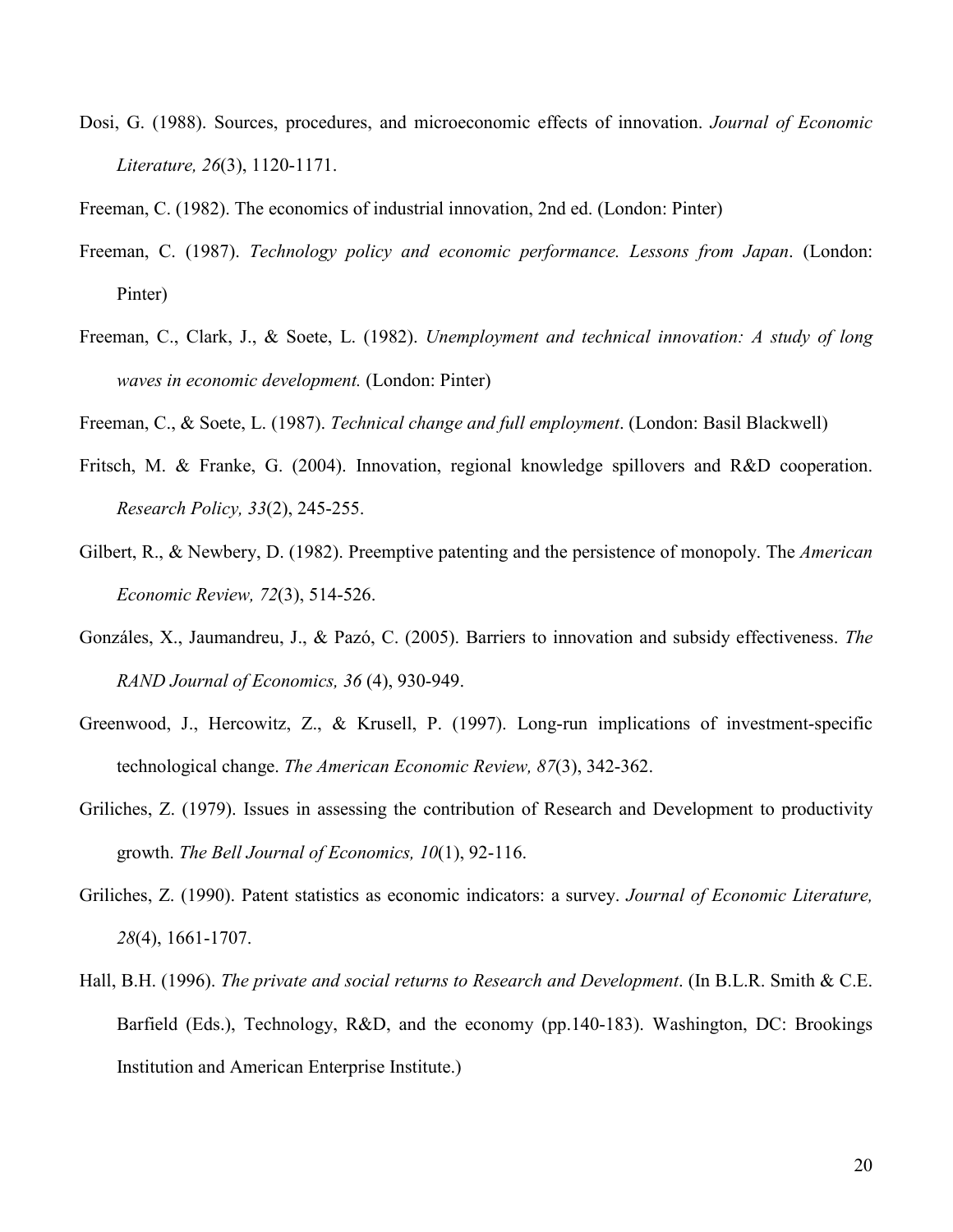- Hall, B.H. (2000). *Innovation and market value*. (In R. Barrell, G. Mason & M. O'Mahoney (Eds.) Productivity, innovation and economic performance (pp.177-198). Cambridge: Cambridge University).
- Hall, B.H., Jaffe, A., & Trajtenberg, M. (2005). Market value and patent citations. *RAND Journal of Economics, 36*(1), 16-38.
- Hansen, J.A. (1992). Innovation, firm size, and firm age. *Small Business Economics, 4*(1), 37-44.
- Harhoff, D., Scherer, F.M., & Vopel, K. (2003). Citations, family size, opposition, and the value of patent rights. *Research Policy, 32*(8), 1343-1364.
- Heckman, J. (1979). Sample selection as a specification error. *Econometrica, 47*(1), 153-161.
- Hercowitz, Z. (1998). The 'embodiment' controversy: A review essay. *Journal of Monetary Economics*, 41, 217-24.
- Hitt, L.M., & Brynjolfsson, E. (2002). *Information technology, organizational transformation, and business performance*. (In N. Greenan, Y. L'Horty & J. Mairesse (Eds.) Productivity, inequality, and the digital economy. A transatlantic perspective (pp.55-91). Cambridge, MA: MIT Press.)
- Huergo, E., & Jaumandreu, J. (2004). How does probability of process innovation change with firm age. *Small Business Economics, 22*(3-4), 193-207.
- Hulten, C.R. (1992). Growth accounting when technical change is embodied in capital. *The American Economic Review, 82*(4), 964-980.
- ISTAT (2004). Statistiche sull'innovazione delle imprese. Settore Industria. Anni 1998-2000. (Rome: ISTAT)
- Jorgenson, D.W. (1966). The embodiment hypothesis. *Journal of Political Economy, 74*(1), 1-17.
- Levin, R., Klevorick, A., Nelson, R.R. & Winter, S.D. (1987). Appropriating the returns from industrial R&D. *Brookings Papers of Economic Activity, 3*, 783-831.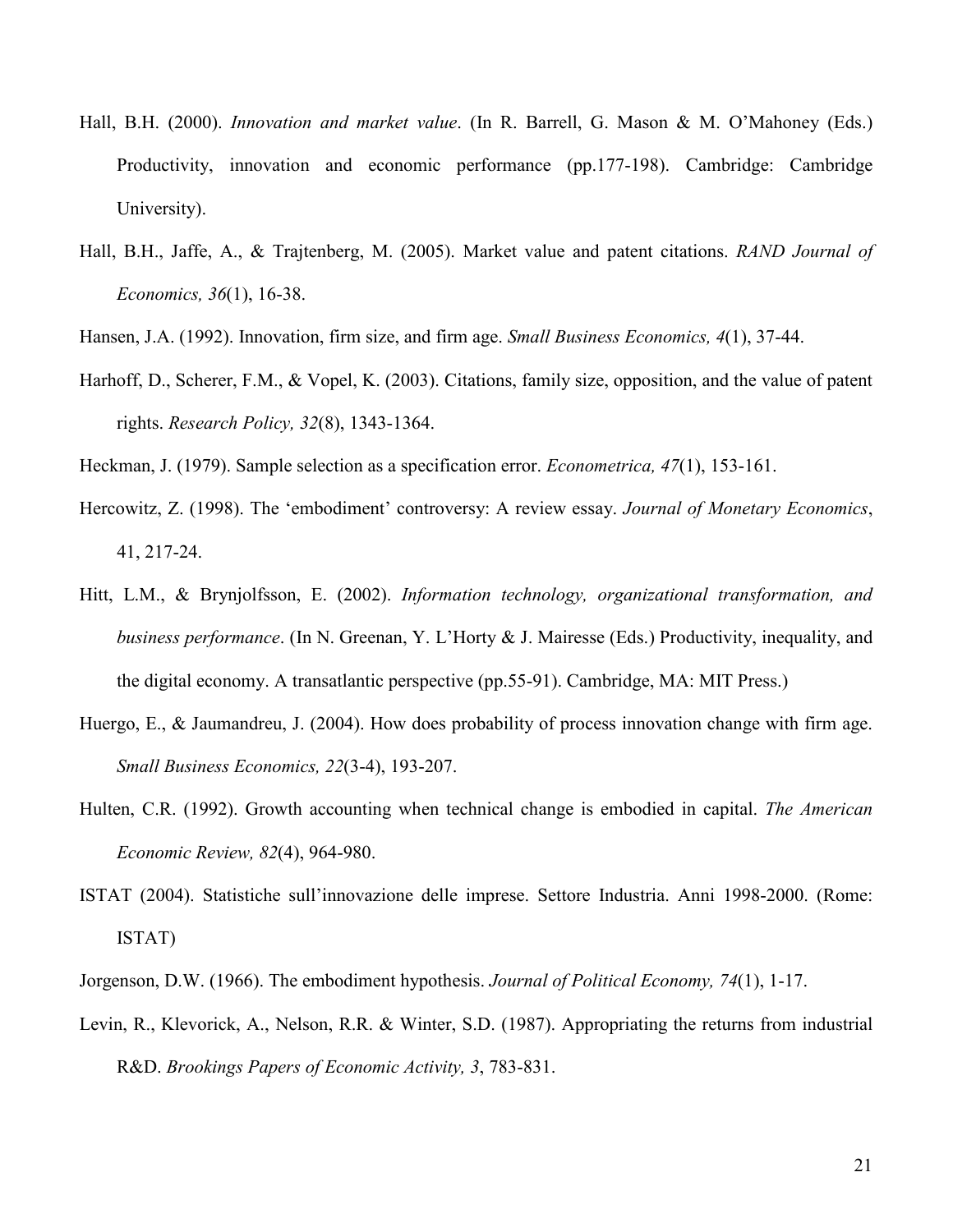- Lööf, H., & Heshmati, A. (2001). On the relationship between innovation and performance: a sensitivity analysis. *ECIS – Stockholm School of Economics, Working Paper Series in Economics and Finance No. 446.*
- Lööf, H., & Heshmati, A. (2002). Knowledge capital and performance heterogeneity: a firm-level innovation study. *International Journal of Production Economics, 76*(1), 61-85.

Lundvall, B.-Å. (1992). *National Systems of Innovation*. (London: Pinter)

- Mairesse, J., & Mohnen, P. (2002). Accounting for innovation and measuring innovativeness: an illustrative framework and an application. *The American Economic Review, Papers and Proceedings, 92*(2), 226-230.
- Malerba, F. (1992). Learning by firms and incremental technical change. *Economic Journal, 102*(413), 845-859.
- Malerba, F. (1993). *The National System of Innovation: Italy*. (In R.R. Nelson (Ed.), National Systems of Innovation: a comparative study (pp.230-260). Oxford: Oxford University Press.)
- Malerba, F., & Orsenigo, L. (1996). Schumpeterian patterns of innovation. *Cambridge Journal of Economics, 19*(1), 47-65.
- Narula, R., & Zanfei, A. (2003). *The international dimension of innovation*. (In J. Fagerberg, D.C. Mowery & R.R. Nelson (Eds.), The Oxford Handbook of Innovation (pp.318-345). Oxford: Oxford University Press.)
- Nelson, R.R. (1993). *National Innovation Systems: A comparative analysis*. (Oxford: Oxford University Press)
- Nelson, R.R., & S.G. Winter, (1982). *An evolutionary theory of economic change*. (Harvard: Harvard University Press)
- OECD (1997). *Oslo Manual: the measurement of scientific and technological activities. Proposed guideline for collecting and interpreting technological innovation data*. (Paris: OECD)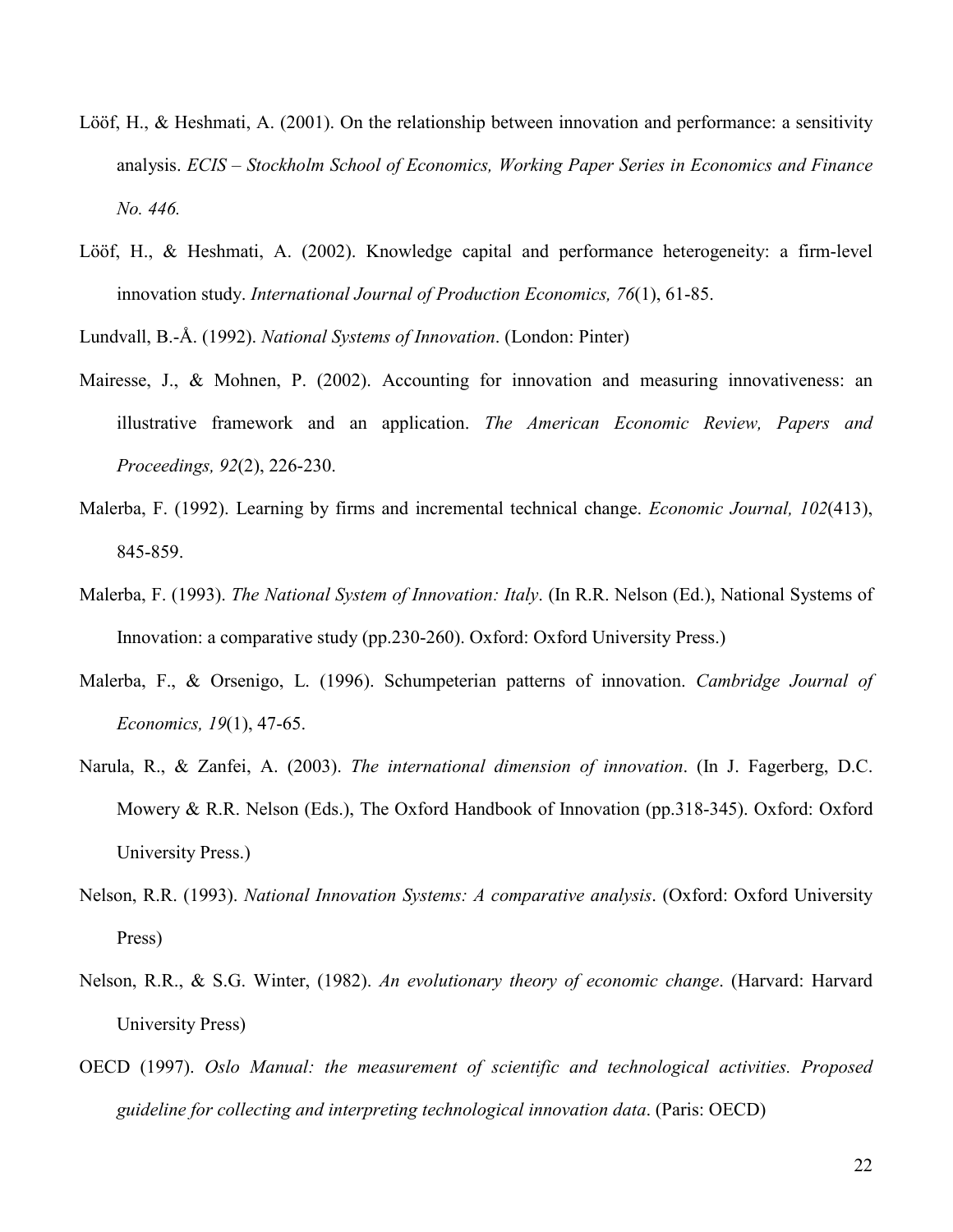- Parisi, M.L., Schiantarelli, F., & Sembenelli, A. (2006). Productivity, innovation and R&D: micro evidence for Italy. *European Economic Review, 50*(8), 2037-2061.
- Parker, S. (2008). The economics of formal business networks. *Journal of Business Venturing*, 23(6), 627-640,
- Patel, P., & Pavitt, K. (1995). *Patterns of technological activity: their measurement and interpretation*. (In P. Stoneman (Ed.), Handbook of the economics of innovation and technological change (pp.14- 51). Oxford: Blackwell Publishers.)
- Pavitt, K. (1984). Sectoral patterns of technical change: towards a taxonomy and a theory. *Research Policy, 13*(6), 343-373.
- Piga, C.A., & Vivarelli, M. (2003). [Sample selection in estimating the determinants of cooperative R&D.](http://ideas.repec.org/a/taf/apeclt/v10y2003i4p243-246.html) *[Applied Economics Letters](http://ideas.repec.org/s/taf/apeclt.html), 10*(4), 243-246.
- Piga, C.A., & Vivarelli, M. (2004). Internal and external R&D: a sample selection approach. *Oxford Bulletin of Economics and Statistics, 66* (4), 457-482.
- Piva, M., Santarelli, E., & Vivarelli, M. (2005). The skill bias effect of technological and organisational change: evidence and policy implications. *Research Policy, 34*(2), 141-157.
- Salter, W.E.G. (1960). *Productivity and technical change*. (Cambridge: Cambridge University Press)
- Santamaría, L., Nieto, M.J., & Barge-Gil, A. (2009). Beyond formal R&D: taking advantage of other sources of innovation in low-and medium-technology industries. *Research Policy, 38*(3), 507-517.
- Santarelli, E., & Sterlacchini, A. (1990). Innovation, formal vs. informal R&D, and firm size: some evidence from Italian manufacturing firms. *Small Business Economics, 2*(2), 223-228.
- Santarelli, E. & Sterlacchini, A. (1994). Embodied technological change in supplier dominated firms. *Empirica*, 21, 313-27.
- Santarelli, E., & Vivarelli, M. (2007). Entrepreneurship and the process of firms' entry, survival and growth. *Industrial and Corporate Change, 16*(3), 455-488.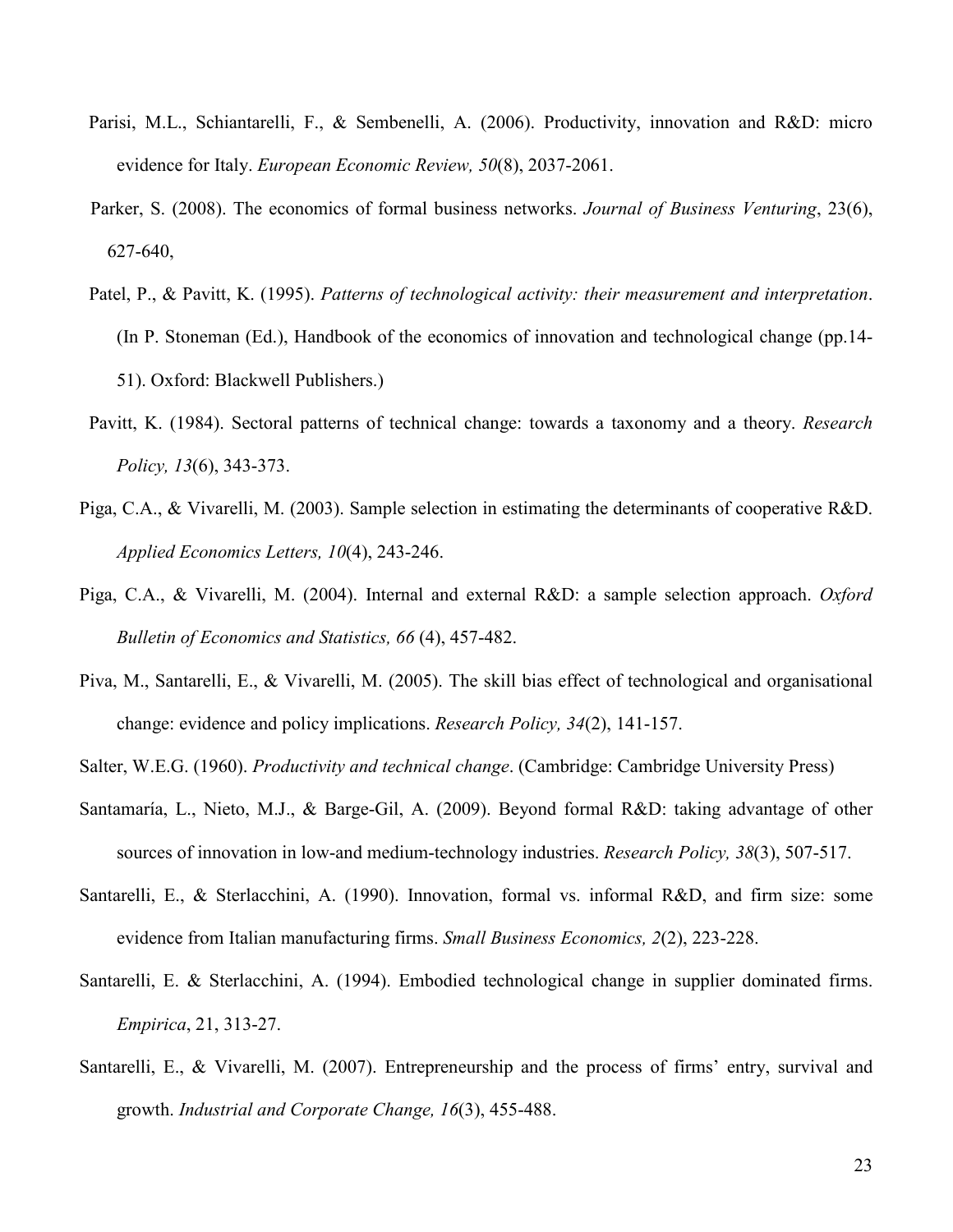- Schneider, C., & Veugelers, R. (2008). On young innovative companies: why they matter and how (not) to policy support them. *Department of Economics, Copenhagen Business School Working Paper 4- 2008*.
- Schumpeter, J.A. (1934). *The theory of economic development*. (Cambridge, Mass.: Harvard University Press)
- Schumpeter, J.A. (1942). *Capitalism, socialism and democracy*. (New York: Harper and Brothers)
- Solow, R.M. (1960). *Investment and technical progress*. (in K.J. Arrow, S. Karlin and P. Suppes (Eds.). Mathematical methods in the social sciences (pp. 89-104). Stanford: Stanford University Press).
- Storey, D.J., & Tether, B.S. (1998). New Technology-Based Firms in the European Union: an introduction. *Research Policy, 26*(9), 933-946.
- Wallsten, S.J. (2000). The effects of government-industry R&D programs on private R&D: the case of the Small Business Innovation Research Program. *The RAND Journal of Economics, 31*(1), 82-100.
- Winter, S.G. (1984). Schumpeterian competition in alternative technological regimes. *Journal of Economic Behavior and Organization, 5*(3), 287-320.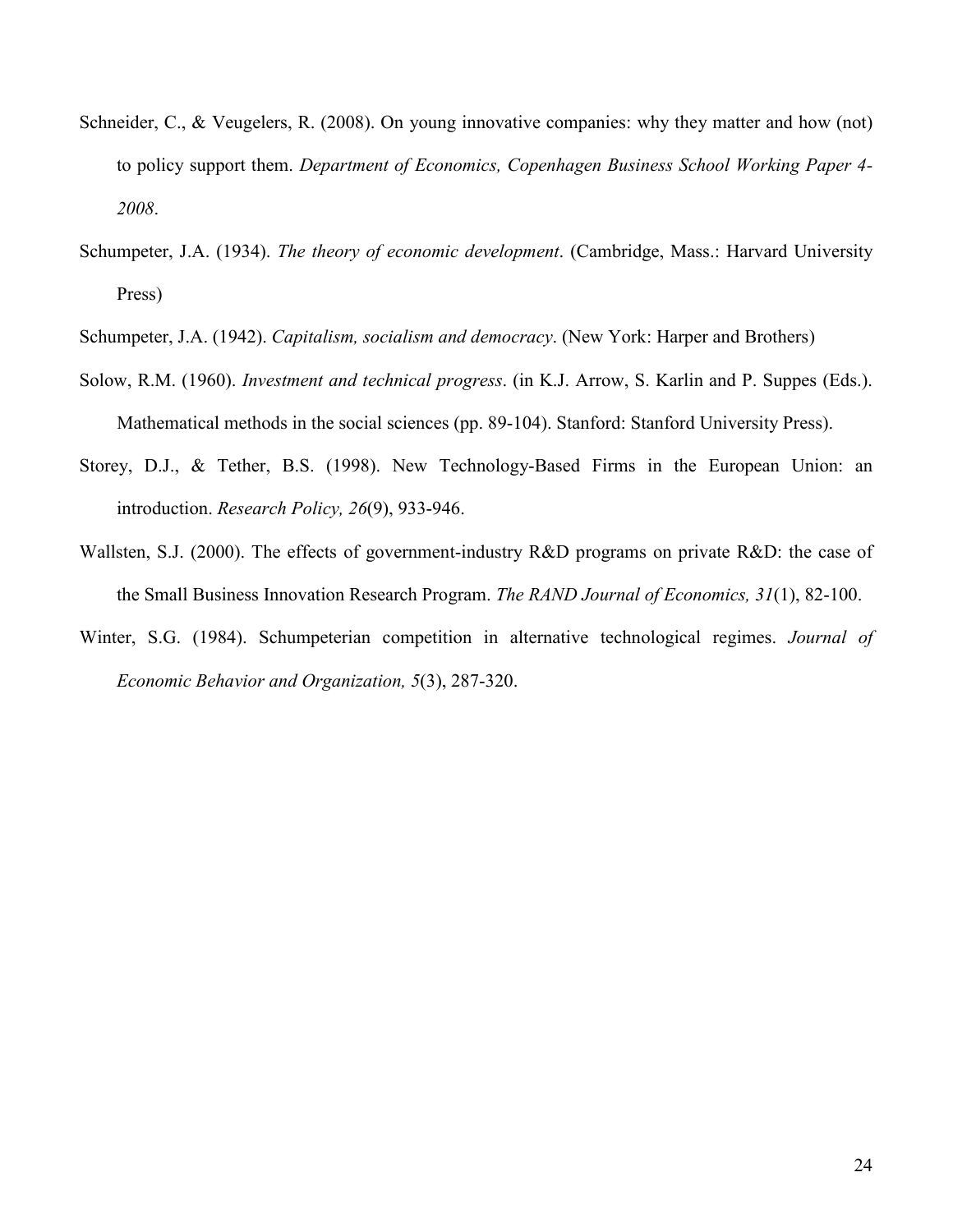# **Table 1: The variables**

| Innovative input variables             |                                                                         |
|----------------------------------------|-------------------------------------------------------------------------|
| <b>IRint</b>                           | Internal R&D expenditure in 2000, normalized by total turnover          |
| ERint                                  | External R&D expenditure in 2000, normalized by total turnover          |
| MACint                                 | Investments in innovative machinery and equipment in 2000,              |
|                                        | normalized by total turnover                                            |
| TAint                                  | Technological acquisitions in 2000, normalized by total turnover        |
| Innovative output variables            |                                                                         |
| <b>TURNIN</b>                          | Share of firm's total sales due to sale of new products                 |
| <b>PROD</b>                            | Product innovation: $dummy = 1$ if TURNIN > 0                           |
| Firm's general characteristics         |                                                                         |
| EXPint                                 | Export intensity ((turnover from export) / turnover)                    |
| IG                                     | Dummy = 1 if belonging to an industrial group                           |
| <b>Innovative-relevant information</b> |                                                                         |
| <b>SUPPORT</b>                         | Dummy $= 1$ if the firm has received public support for innovation      |
| <b>COOP</b>                            | Dummy $= 1$ if the firm takes part in cooperative innovative activities |
| <b>PATENT</b>                          | Dummy = 1 if the firm uses patents                                      |
| <b>PROT</b>                            | Dummy $= 1$ if the firm adopts other instruments of protection than     |
|                                        | patents                                                                 |
| <b>HURDLE</b>                          | Dummy $= 1$ if the firm has faced some kind of obstacle to innovation   |
| <b>OTHERIN</b>                         | Dummy = 1 if the firm has realized managerial, strategic or             |
|                                        | organizational innovation                                               |
| <b>Pavitt sectoral dummies</b>         |                                                                         |
| <b>SB</b>                              | $Dummy = 1$ if science-based firm                                       |
| SI                                     | $Dummy = 1$ if scale intensive firm                                     |
| <b>SS</b>                              | Dummy $= 1$ if specialized supplier firm                                |
| <b>SD</b>                              | $Dummy = 1$ if supplier-dominated firm                                  |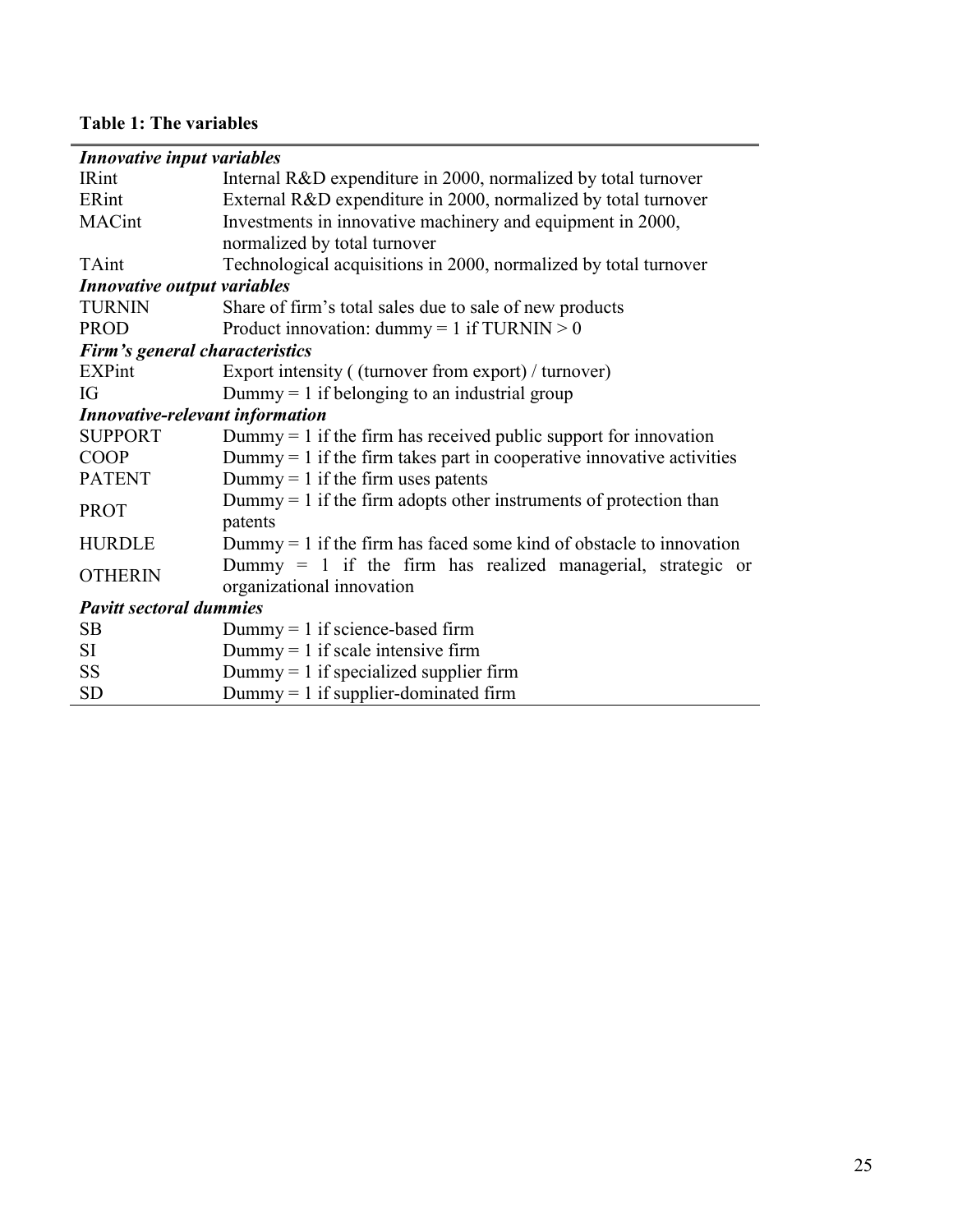#### **Table 2: Descriptive statistics**

|                                        | <b>ALL FIRMS</b> |           |             |                | <b>MATURE FIRMS</b> |           |             |                  | <b>YOUNG FIRMS (YICs)</b> |                |                |                  |
|----------------------------------------|------------------|-----------|-------------|----------------|---------------------|-----------|-------------|------------------|---------------------------|----------------|----------------|------------------|
|                                        | 2,713 OBS        |           | 2,098 OBS   |                | 2,420 OBS           |           | 1,870 OBS   |                  |                           | <b>293 OBS</b> | <b>228 OBS</b> |                  |
|                                        | <b>MEAN</b>      | <b>SD</b> | <b>MEAN</b> | <b>SD</b>      | <b>MEAN</b>         | <b>SD</b> | <b>MEAN</b> | <b>SD</b>        | <b>MEAN</b>               | <b>SD</b>      | <b>MEAN</b>    | <b>SD</b>        |
| Innovative input variables             |                  |           |             |                |                     |           |             |                  |                           |                |                |                  |
| <b>IRint</b>                           | 0.013            | 0.026     | 0.015       | 0.028          | 0.013               | 0.025     | 0.015       | 0.027            | 0.014                     | 0.032          | 0.017          | 0.036            |
| ERint                                  | 0.002            | 0.009     | 0.002       | 0.010          | 0.002               | 0.008     | 0.002       | 0.009            | 0.002                     | 0.011          | 0.003          | 0.013            |
| <b>MACint</b>                          | 0.035            | 0.078     | 0.028       | 0.067          | 0.034               | 0.076     | 0.027       | 0.063            | 0.042                     | 0.091          | 0.038          | 0.093            |
| TAint                                  | 0.002            | 0.018     | 0.002       | 0.015          | 0.002               | 0.017     | 0.002       | 0.013            | 0.004                     | 0.023          | 0.004          | 0.025            |
| <b>Innovative output variables</b>     |                  |           |             |                |                     |           |             |                  |                           |                |                |                  |
| <b>TURNIN</b>                          | 0.30             | 0.29      | 0.39        | 0.28           | 0.30                | 0.29      | 0.39        | 0.27             | 0.34                      | 0.32           | 0.44           | 0.30             |
| PROD (dummy)                           | 0.773            | 0.419     |             | $\overline{0}$ | 0.773               | 0.419     |             | $\boldsymbol{0}$ | 0.778                     | 0.416          |                | $\boldsymbol{0}$ |
| Firm's general characteristics         |                  |           |             |                |                     |           |             |                  |                           |                |                |                  |
| <b>EXPint</b>                          | 0.254            | 0.285     | 0.278       | 0.290          | 0.259               | 0.286     | 0.283       | 0.290            | 0.215                     | 0.279          | 0.235          | 0.286            |
| IG (dummy)                             | 0.291            | 0.454     | 0.318       | 0.466          | 0.290               | 0.454     | 0.318       | 0.466            | 0.300                     | 0.459          | 0.316          | 0.466            |
| <b>Innovative-relevant information</b> |                  |           |             |                |                     |           |             |                  |                           |                |                |                  |
| SUPPORT (dummy)                        | 0.533            | 0.499     | 0.539       | 0.499          | 0.533               | 0.499     | 0.536       | 0.499            | 0.536                     | 0.499          | 0.566          | 0.497            |
| $COOP$ (dummy)                         | 0.161            | 0.368     | 0.192       | 0.394          | 0.162               | 0.369     | 0.193       | 0.395            | 0.150                     | 0.358          | 0.180          | 0.385            |
| PATENT (dummy)                         | 0.348            | 0.476     | 0.413       | 0.492          | 0.354               | 0.478     | 0.420       | 0.494            | 0.293                     | 0.456          | 0.360          | 0.481            |
| PROT (dummy)                           | 0.679            | 0.467     | 0.756       | 0.430          | 0.683               | 0.465     | 0.758       | 0.428            | 0.642                     | 0.480          | 0.737          | 0.441            |
| HURDLE (dummy)                         | 0.402            | 0.490     | 0.424       | 0.494          | 0.397               | 0.489     | 0.418       | 0.493            | 0.440                     | 0.497          | 0.474          | 0.500            |
| OTHERIN (dummy)                        | 0.841            | 0.365     | 0.886       | 0.318          | 0.838               | 0.369     | 0.884       | 0.320            | 0.874                     | 0.333          | 0.899          | 0.302            |
| <b>Pavitt sectoral dummies</b>         |                  |           |             |                |                     |           |             |                  |                           |                |                |                  |
| SB (dummy)                             | 0.116            | 0.320     | 0.134       | 0.341          | 0.113               | 0.316     | 0.130       | 0.337            | 0.140                     | 0.347          | 0.167          | 0.373            |
| SI (dummy)                             | 0.284            | 0.451     | 0.250       | 0.433          | 0.282               | 0.450     | 0.248       | 0.432            | 0.300                     | 0.459          | 0.267          | 0.444            |
| SS (dummy)                             | 0.280            | 0.449     | 0.314       | 0.464          | 0.282               | 0.450     | 0.318       | 0.466            | 0.266                     | 0.443          | 0.285          | 0.452            |
| SD(dumm)                               | 0.320            | 0.466     | 0.301       | 0.459          | 0.323               | 0.468     | 0.304       | 0.460            | 0.293                     | 0.456          | 0.281          | 0.450            |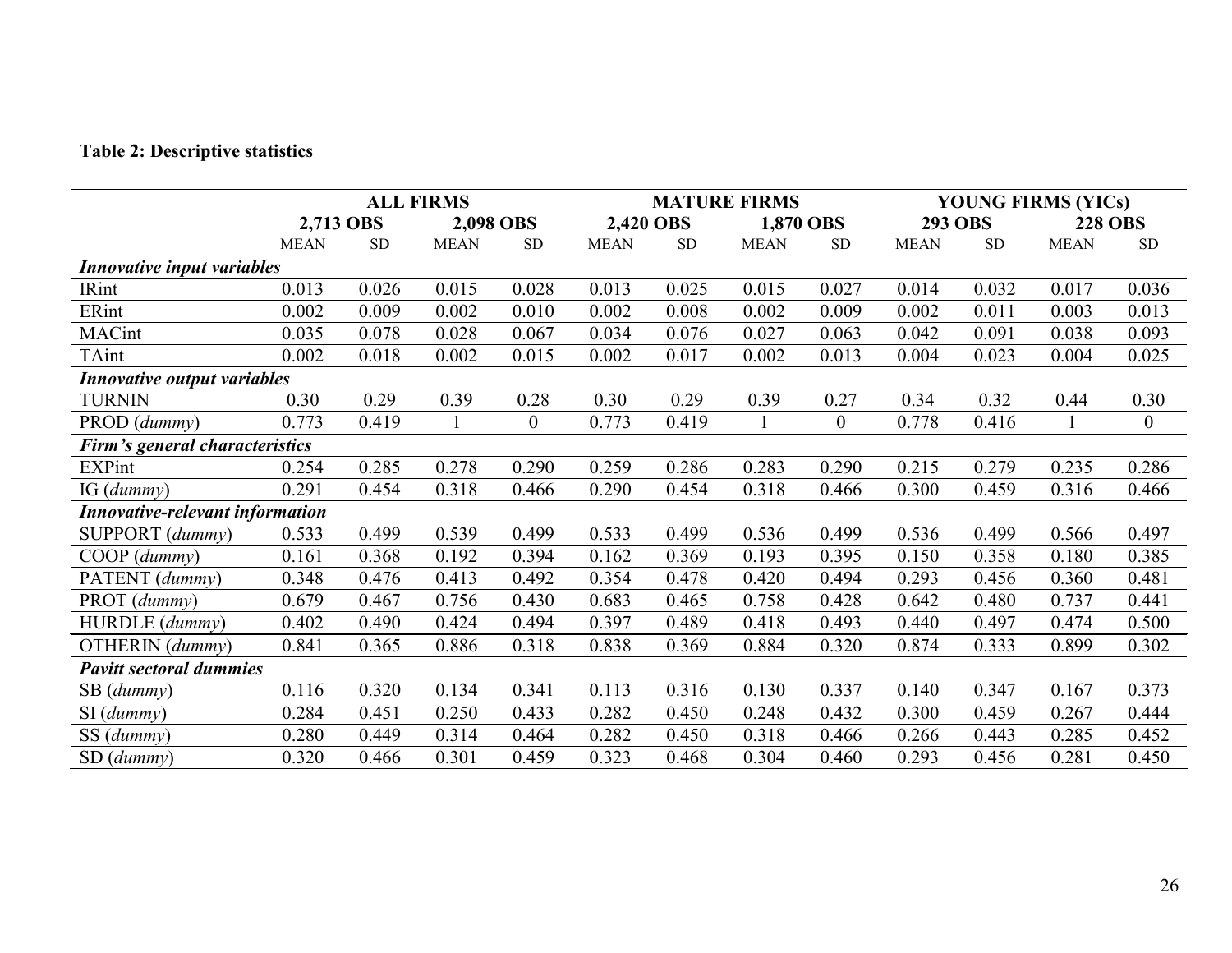## **Table 3: Sectoral composition and average employment of the firms belonging to the two subsamples: YICs and Mature firms.**

|                                                                            |                | <b>YOUNG</b>  |            | <b>MATURE</b>  |               |              |
|----------------------------------------------------------------------------|----------------|---------------|------------|----------------|---------------|--------------|
| <b>INDUSTRY</b>                                                            | N. of<br>firms | $\frac{0}{0}$ | Av.<br>Emp | N. of<br>firms | $\frac{0}{0}$ | Av.<br>Emp   |
| Manufacture of food products and beverage                                  | 14             | 4.8           | 136        | 152            | 6.3           | 210          |
| Manufacture of textiles                                                    | 13             | 4.4           | 107        | 110            | 4.5           | 205          |
| Manufacture of wearing apparel; dressing and dyeing of fur                 | 6              | 2.0           | 47         | 43             | 1.8           | 131          |
| Manufacture of leather and related products                                | $\overline{7}$ | 2.4           | 73         | 58             | 2.4           | 83           |
| Manufacture of wood and of products of wood and cork, exc.<br>furniture    | 9              | 3.1           | 26         | 80             | 3.3           | 55           |
| Manufacture of paper and paper products                                    | 8              | 2.7           | 65         | 72             | 3.0           | 89           |
| Printing and reproduction of recorded media                                | 10             | 3.4           | 34         | 124            | 5.1           | 97           |
| Manufacture of coke and refined petroleum products                         | 5              | 1.7           | 139        | 18             | 0.7           | 52           |
| Manufacture of chemicals and chemical products                             | 27             | 9.2           | 191        | 200            | 8.3           | 189          |
| Manufacture of rubber and plastics products                                | 15             | 5.1           | 62         | 151            | 6.2           | 128          |
| Manufacture of other non-metallic mineral products                         | 17             | 5.8           | 37         | 152            | 6.3           | 173          |
| Manufacture of basic metals                                                | 18             | 6.1           | 133        | 94             | 3.9           | 335          |
| Manufacture of fabricated metal products                                   | 26             | 8.9           | 79         | 194            | 8.0           | 115          |
| Manufacture of machinery and mechanichal equipment                         | 37             | 12.6          | 197        | 292            | 12.1          | 252          |
| Manufacture of office machinery and computers                              | $\overline{7}$ | 2.4           | 26         | 33             | 1.4           | 82           |
| Manufacture of electrical equipment                                        | 13             | 4.4           | 96         | 154            | 6.4           | 174          |
| Manufacture of radio, television and communication equipment               | 9              | 3.1           | 277        | 97             | 4.0           | 222          |
| Manufacture of medical, precision and optical instruments                  | 23             | 7.8           | 118        | 126            | 5.2           | 75           |
| Manufacture of motor vehicles, trailers and semi-trailers                  | 11             | 3.8           | 77         | 84             | 3.5           | 460          |
| Manufacture of other transport equipment                                   | 8              | 2.7           | 73         | 49             | 2.0           | 646          |
| Other manufacturing                                                        | 8              | 2.7           | 53         | 124            | 5.1           | 91           |
| Waste collection, treatment and disposal activities; materials<br>recovery | $\overline{2}$ | 0.7           | 15         | 13             | 0.5           | 17           |
| PAVITT TAXONOMY                                                            |                |               |            |                |               |              |
| <b>Science Based</b>                                                       | 41             | 14            | 165.29     | 273            |               | 11.28 296.52 |
| Scale Intensive                                                            | 88             | 30.03         | 95.02      | 683            | 28.22         | 192.74       |
| <b>Specialized Suppliers</b>                                               | 78             | 26.62         | 131.13     | 683            | 28.22         | 179.43       |

Suppliers Dominated 86 29.35 87.30 781 32.27 136.77

**SAMPLE** 293 100 112.20 2,420 100 182.63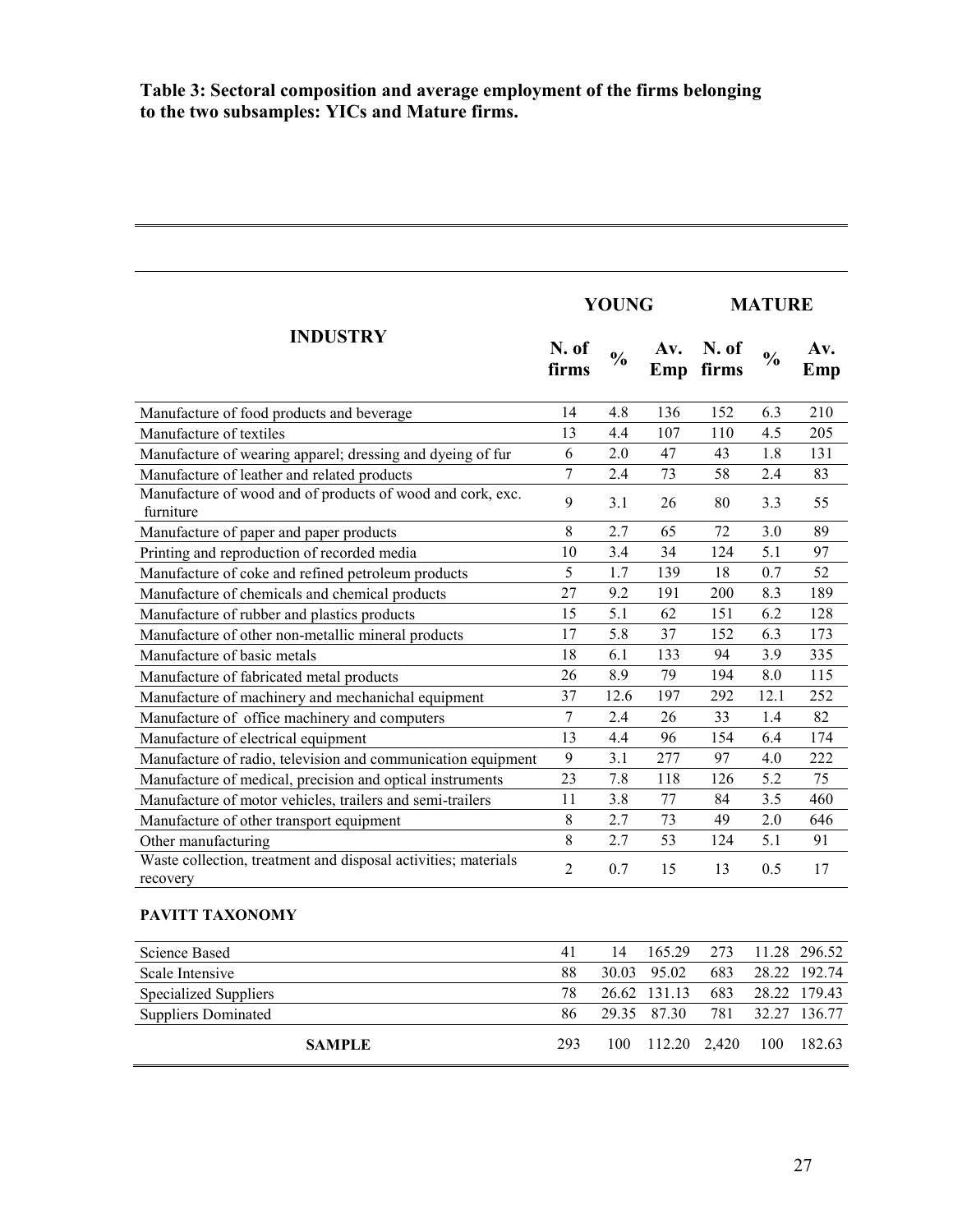|                 |             | <b>ALL FIRMS</b> | <b>MATURE FIRMS</b> |                                                  |             | <b>YICs</b>   |  |  |
|-----------------|-------------|------------------|---------------------|--------------------------------------------------|-------------|---------------|--|--|
|                 | <b>PROD</b> | <b>TURNIN</b>    | <b>PROD</b>         | <b>TURNIN</b>                                    | <b>PROD</b> | <b>TURNIN</b> |  |  |
| Constant        | $-0.19**$   | $0.16***$        | $-0.16*$            | $0.2***$                                         | $-0.25$     | 0.12          |  |  |
|                 | $(-2.13)$   | (3.01)           | $(-1.79)$           | (3.60)                                           | $(-0.83)$   | (0.85)        |  |  |
| <b>IRint</b>    | $15.17***$  | $1.29***$        | $15.23***$          | $1.28***$                                        | $14.42*$    | 0.80          |  |  |
|                 | (7.20)      | (4.62)           | (6.91)              | (4.29)                                           | (1.90)      | (1.16)        |  |  |
| ERint           | 7.75        | 0.26             | 8.47                | $-0.01$                                          | 2.59        | 1.36          |  |  |
|                 | (1.24)      | (0.37)           | (1.25)              | $(-0.02)$                                        | (0.14)      | (0.79)        |  |  |
|                 | $-1.11***$  | $0.32***$        | $-1.38***$          | $0.27**$                                         | 0.19        | $0.68***$     |  |  |
| MACint          | $(-3.23)$   | (3.07)           | $(-3.61)$           | (2.32)                                           | (0.20)      | (3.03)        |  |  |
|                 | $-0.32$     | $-0.35$          | $-0.25$             | $-0.69$                                          | $-0.90$     | 0.37          |  |  |
| TAint           | $(-0.20)$   | $(-0.87)$        | $(-0.15)$           | $(-1.47)$                                        | $(-0.21)$   | (0.43)        |  |  |
|                 | 0.10        | 0.03             | 0.11                | 0.015                                            | 0.04        | $0.17**$      |  |  |
| <b>EXPint</b>   | (0.89)      | (1.29)           | (0.93)              | (0.65)                                           | (0.11)      | (2.14)        |  |  |
|                 | 0.01        |                  | 0.02                |                                                  | $-0.11$     |               |  |  |
| IG              | (0.19)      |                  | (0.24)              |                                                  | $(-0.48)$   |               |  |  |
|                 | $-0.09$     |                  | $-0.13**$           |                                                  | $0.38*$     |               |  |  |
| <b>SUPPORT</b>  | $(-1.43)$   |                  | $(-2.00)$           |                                                  | (1.88)      |               |  |  |
|                 | $0.37***$   | $0.03*$          | $0.38***$           | $0.03*$                                          | 0.53        | 0.01          |  |  |
| <b>COOP</b>     | (3.55)      | (1.86)           | (3.39)              | (1.65)                                           | (1.44)      | (0.25)        |  |  |
|                 | $0.48***$   |                  | $0.47***$           |                                                  | $0.66**$    |               |  |  |
| <b>PATENT</b>   | (6.21)      |                  | (5.85)              |                                                  | (2.20)      |               |  |  |
|                 | $0.46***$   | $0.05**$         | $0.43***$           | $0.05**$                                         | $0.72***$   | 0.06          |  |  |
| <b>PROT</b>     | (6.95)      | (2.41)           | (6.12)              | (2.11)                                           | (3.50)      | (0.75)        |  |  |
|                 | $-0.01$     | $-0.02$          | $-0.022$            | $-0.03**$                                        | 0.08        | 0.02          |  |  |
| <b>HURDLE</b>   | $(-0.09)$   | $(-1.60)$        | $(-0.34)$           | $(-2.11)$                                        | (0.39)      | (0.57)        |  |  |
|                 | $0.42***$   | $0.07***$        | $0.45***$           | $0.06**$                                         | 0.15        | 0.05          |  |  |
| <b>OTHERIN</b>  | (5.47)      | (2.97)           | (5.54)              | (2.52)                                           | (0.58)      | (0.76)        |  |  |
|                 | 0.18        | $0.08***$        | 0.13                | $0.06***$                                        | 0.56        | $0.20***$     |  |  |
| SB              | (1.46)      | (3.67)           | (1.03)              | (2.63)                                           | (1.38)      | (2.81)        |  |  |
|                 | $-0.08$     | $-0.00$          | $-0.08$             | 0.00                                             | $-0.26$     | $-0.01$       |  |  |
| <b>SI</b>       |             |                  |                     | $(-1.20)$ $(-0.06)$ $(-1.13)$ $(0.05)$ $(-1.15)$ |             | $(-0.11)$     |  |  |
|                 | $0.35***$   | $0.07***$        | $0.37***$           | $0.07***$                                        | 0.20        | 0.07          |  |  |
| SS              | (4.41)      | (4.05)           | (4.30)              | (3.53)                                           | (0.80)      | (1.18)        |  |  |
| $\rho$          |             | 0.62             |                     | 0.48                                             | 0.85        |               |  |  |
|                 |             | $0.18***$        |                     | $0.14**$                                         |             | $0.27*$       |  |  |
| Mills $\lambda$ |             | (2.98)           |                     | (2.19)                                           | (1.75)      |               |  |  |
| N. of firms     | 2,713       | 2,098            | 2,420               | 1,870                                            | 293         | 228           |  |  |

 **Table 4: The sample selection estimates** 

- *z*-statistics in parentheses: \* Significant at 10%; \*\* 5%; \*\*\* 1% .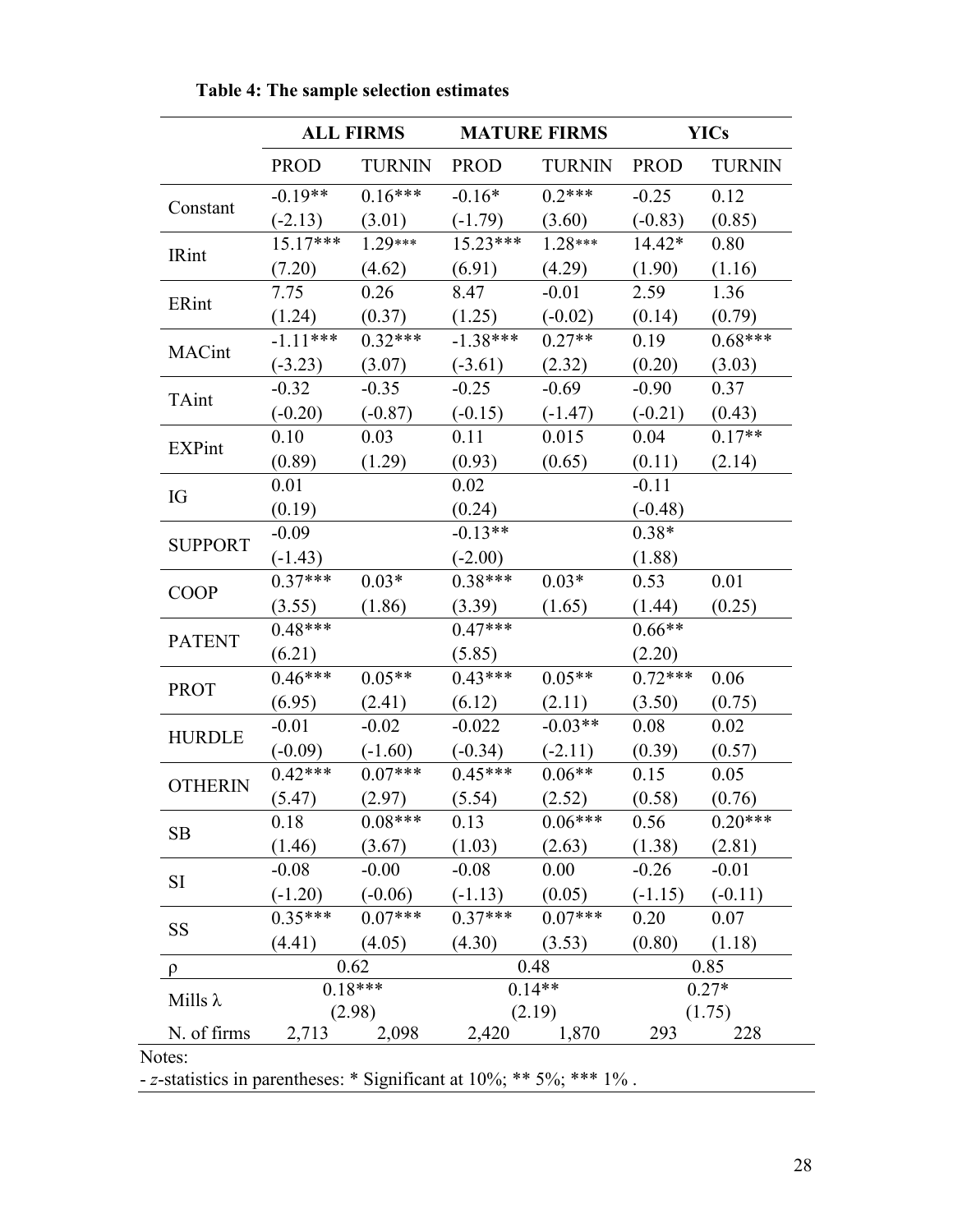# **APPENDIX**

## **Table A1: Correlation matrix (overall sample: 2,713 firms).**

|                | <b>PROD</b> | IRint    | ERint    | MACint   | TAint    | <b>EXPint</b> | <b>OTHERIN</b> | IG       | <b>SUPPORT</b> | <b>COOP</b> | <b>PATENT</b> | <b>PROT</b> | <b>HURDLE</b> |
|----------------|-------------|----------|----------|----------|----------|---------------|----------------|----------|----------------|-------------|---------------|-------------|---------------|
| <b>PROD</b>    | 000.1       |          |          |          |          |               |                |          |                |             |               |             |               |
| IRint          | 0.186       | 000.1    |          |          |          |               |                |          |                |             |               |             |               |
| ERint          | 0.093       | 0.245    | 1.000    |          |          |               |                |          |                |             |               |             |               |
| MACint         | $-0.159$    | $-0.069$ | $-0.046$ | 000.1    |          |               |                |          |                |             |               |             |               |
| TAint          | $-0.007$    | 0.026    | 0.044    | 0.034    | 1.000    |               |                |          |                |             |               |             |               |
| EXPint         | 0.160       | 0.050    | 0.041    | $-0.167$ | $-0.037$ | 1.000         |                |          |                |             |               |             |               |
| <b>OTHERIN</b> | 0.223       | 0.062    | 0.049    | $-0.093$ | 0.027    | 0.163         | 1.000          |          |                |             |               |             |               |
| IG             | 0.110       | 0.024    | 0.057    | $-0.115$ | $-0.008$ | 0.243         | 0.109          | 0.000    |                |             |               |             |               |
| <b>SUPPORT</b> | 0.021       | 0.178    | 0.061    | 0.060    | 0.003    | 0.055         | 0.031          | 0.000    | 000.1          |             |               |             |               |
| <b>COOP</b>    | 0.156       | 0.173    | 0.168    | $-0.074$ | 0.014    | 0.159         | 0.105          | 0.249    | 0.118          | 1.000       |               |             |               |
| <b>PATENT</b>  | 0.253       | 0.096    | 0.102    | $-0.141$ | 0.020    | 0.304         | 0.171          | 0.241    | 0.055          | 0.196       | 000.1         |             |               |
| <b>PROT</b>    | 0.306       | 0.150    | 0.099    | $-0.134$ | $-0.003$ | 0.240         | 0.311          | 0.185    | 0.059          | 0.186       | 0.370         | 1.000       |               |
| <b>HURDLE</b>  | 0.083       | 0.100    | 0.091    | $-0.018$ | 0.036    | 0.048         | 0.139          | 0.000    | 0.002          | 0.093       | 0.116         | 0.152       | 1.000         |
| <b>SB</b>      | 0.108       | 0.234    | 0.220    | $-0.054$ | 0.001    | 0.048         | 0.059          | 0.050    | 0.019          | 0.127       | 0.135         | 0.140       | 0.051         |
| SI             | $-0.139$    | $-0.077$ | $-0.090$ | 0.107    | 0.017    | $-0.149$      | $-0.073$       | $-0.015$ | 0.008          | $-0.031$    | $-0.121$      | $-0.126$    | $-0.058$      |
| <b>SS</b>      | 0.138       | 0.065    | 0.037    | $-0.094$ | $-0.024$ | 0.154         | 0.010          | 0.041    | 0.031          | 0.077       | 0.114         | 0.059       | 0.042         |
| <b>SD</b>      | $-0.073$    | $-0.149$ | $-0.100$ | 0.024    | 0.006    | $-0.038$      | 0.020          | $-0.059$ | $-0.051$       | $-0.130$    | $-0.086$      | $-0.031$    | $-0.020$      |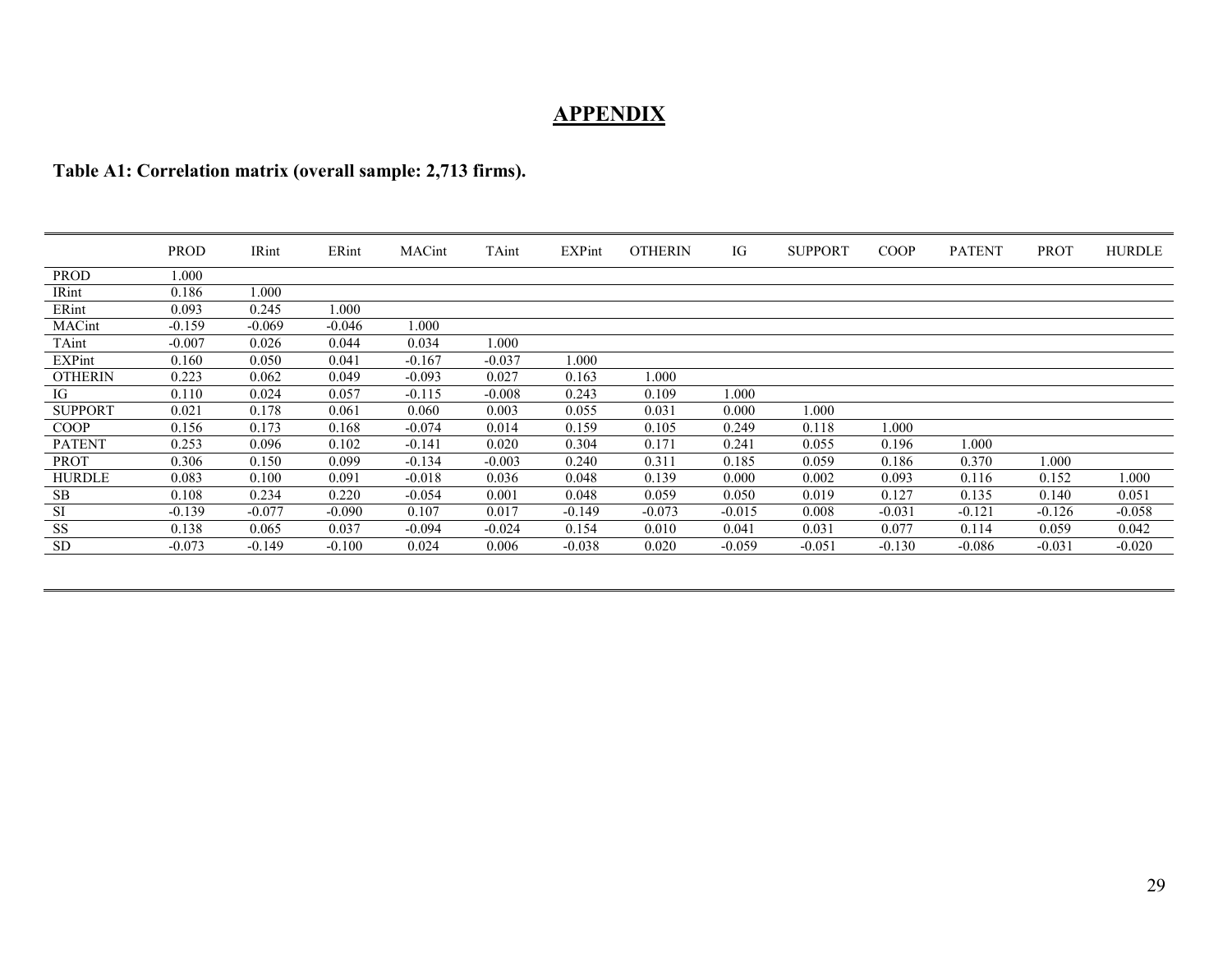# **Table A2: The questionnaire**

| Innovative input variables                                       |                                                                                                                                                                                                                                                                                                                                                                                                                                                                                                                                                                                                               |
|------------------------------------------------------------------|---------------------------------------------------------------------------------------------------------------------------------------------------------------------------------------------------------------------------------------------------------------------------------------------------------------------------------------------------------------------------------------------------------------------------------------------------------------------------------------------------------------------------------------------------------------------------------------------------------------|
|                                                                  | Did your enterprise engage in the following innovation activities in 2000?:                                                                                                                                                                                                                                                                                                                                                                                                                                                                                                                                   |
| IR: Intramural research<br>& experimental<br>development $(R&D)$ | All creative work undertaken within your enterprise on a systematic basis in order to increase the stock of<br>knowledge, and the use of this stock of knowledge to devise new applications, such as new and improved products<br>(goods/services) and processes (including software research)                                                                                                                                                                                                                                                                                                                |
| ER: Acquisition of R&D<br>(extramural R&D)                       | Same activities as above, but performed by other companies (including other enterprises within the group) or other<br>public or private research organisations                                                                                                                                                                                                                                                                                                                                                                                                                                                |
| MAC: Acquisition of<br>machinery and equipment                   | Advanced machinery, computer hardware specifically purchased to implement new or significantly improved<br>products (goods/services) and/or processes                                                                                                                                                                                                                                                                                                                                                                                                                                                         |
| <b>TA:</b> Acquisition of other<br>external knowledge            | Purchase of rights to use patents and non-patented inventions, licenses, know-how, trademarks, software and other<br>types of knowledge from others for use in your enterprise's innovations                                                                                                                                                                                                                                                                                                                                                                                                                  |
| <b>Innovative output variable: TURNIN</b>                        |                                                                                                                                                                                                                                                                                                                                                                                                                                                                                                                                                                                                               |
| - Estimate how your turnover in 2000 was distributed between:    | - New or significantly improved products (goods or services) introduced during the period 1998-2000<br>- Unchanged or only marginally modified products (goods or services) during the period 1998–2000                                                                                                                                                                                                                                                                                                                                                                                                       |
| Firm's general characteristics                                   |                                                                                                                                                                                                                                                                                                                                                                                                                                                                                                                                                                                                               |
| IG                                                               | · Is your enterprise part of an enterprise group?                                                                                                                                                                                                                                                                                                                                                                                                                                                                                                                                                             |
| <b>Innovative-relevant information</b>                           |                                                                                                                                                                                                                                                                                                                                                                                                                                                                                                                                                                                                               |
| <b>SUPPORT</b>                                                   | - Did your enterprise receive any public financial support for innovation activities during the period 1998-<br>2000? (from: local or regional authorities; central government; the European Union)<br>• Has your enterprise received funding from the EU's 4th (1994-98) or 5th (1998-2002) Framework<br>Programmes for RTD?                                                                                                                                                                                                                                                                                 |
| <b>COOP</b>                                                      | · Did your enterprise have any co-operation arrangements on innovation activities with other enterprises or<br>institutions during 1998-2000?                                                                                                                                                                                                                                                                                                                                                                                                                                                                 |
| <b>PATENT</b>                                                    | • Did your enterprise, or enterprise group, have any valid patents at the end of 2000 protecting inventions or<br>innovations developed by your enterprise?                                                                                                                                                                                                                                                                                                                                                                                                                                                   |
| <b>PROT</b>                                                      | · During the period 1998-2000, did your enterprise, or enterprise group, make use of any of these other<br>methods to protect inventions or innovations developed in your enterprise? (such as registration of design<br>patterns; trademarks; copyright; secrecy; complexity of design; lead-time advantage on competitors)                                                                                                                                                                                                                                                                                  |
| <b>OTHERIN</b>                                                   | • Did your enterprise during the period 1998-2000 undertake any of the following activities?:<br>-Strategy (Implementation of new or significantly changed corporate Strategies)<br>-Management (Implementation of advanced management techniques within your enterprise)<br>-Organisation (Implementation of new or significantly changed organizational structures)<br>-Marketing (Changing significantly your enterprise's marketing concepts/strategies)<br>-Aesthetic change (Significant changes in the aesthetic appearance or design or other subjective changes in at least<br>one of your products) |
| <b>HURDLE</b>                                                    | • If your enterprise experienced any hampering factors during the period 1998-2000? Economics factors (excessive<br>perceived economic risks; innovation costs too high; lack of appropriate sources of finance); internal factors<br>(organisational rigidities within the enterprise; lack of qualified personnel; lack of information on technology; lack of<br>information on markets); other factors (insufficient flexibility of regulations or standards; lack of customer<br>responsiveness to new goods or services)                                                                                 |